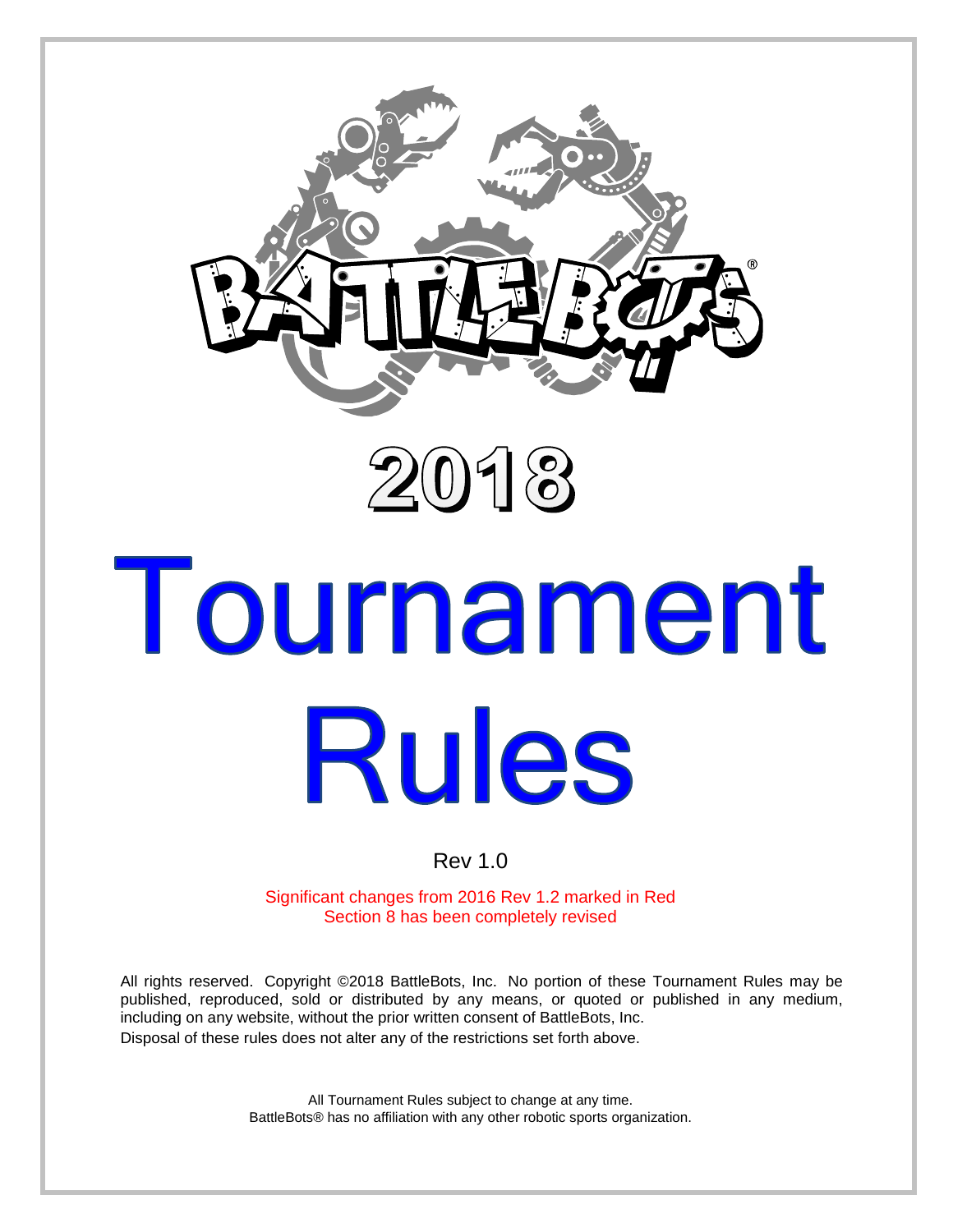# **Table of Contents**

| 1.0 |     |  |
|-----|-----|--|
|     | 1.1 |  |
|     | 1.2 |  |
|     | 1.3 |  |
|     | 1.4 |  |
|     | 1.5 |  |
|     | 1.6 |  |
|     | 1.7 |  |
| 2.0 |     |  |
|     | 2.1 |  |
|     | 2.2 |  |
|     | 2.3 |  |
|     | 2.4 |  |
|     | 2.5 |  |
|     | 2.6 |  |
|     | 2.7 |  |
|     | 2.8 |  |
| 3.0 |     |  |
|     | 3.1 |  |
|     | 3.2 |  |
|     | 3.3 |  |
|     | 3.4 |  |
|     | 3.5 |  |
|     | 3.6 |  |
|     | 3.7 |  |
|     | 3.8 |  |
|     | 3.9 |  |
|     |     |  |
|     |     |  |
|     |     |  |
| 4.0 |     |  |
|     | 4.1 |  |
|     |     |  |
|     | 4.3 |  |
|     | 4.4 |  |
|     | 4.5 |  |
| 5.0 |     |  |
|     | 5.1 |  |
|     | 5.2 |  |
|     | 5.3 |  |
|     | 5.4 |  |
|     | 5.5 |  |
|     | 5.6 |  |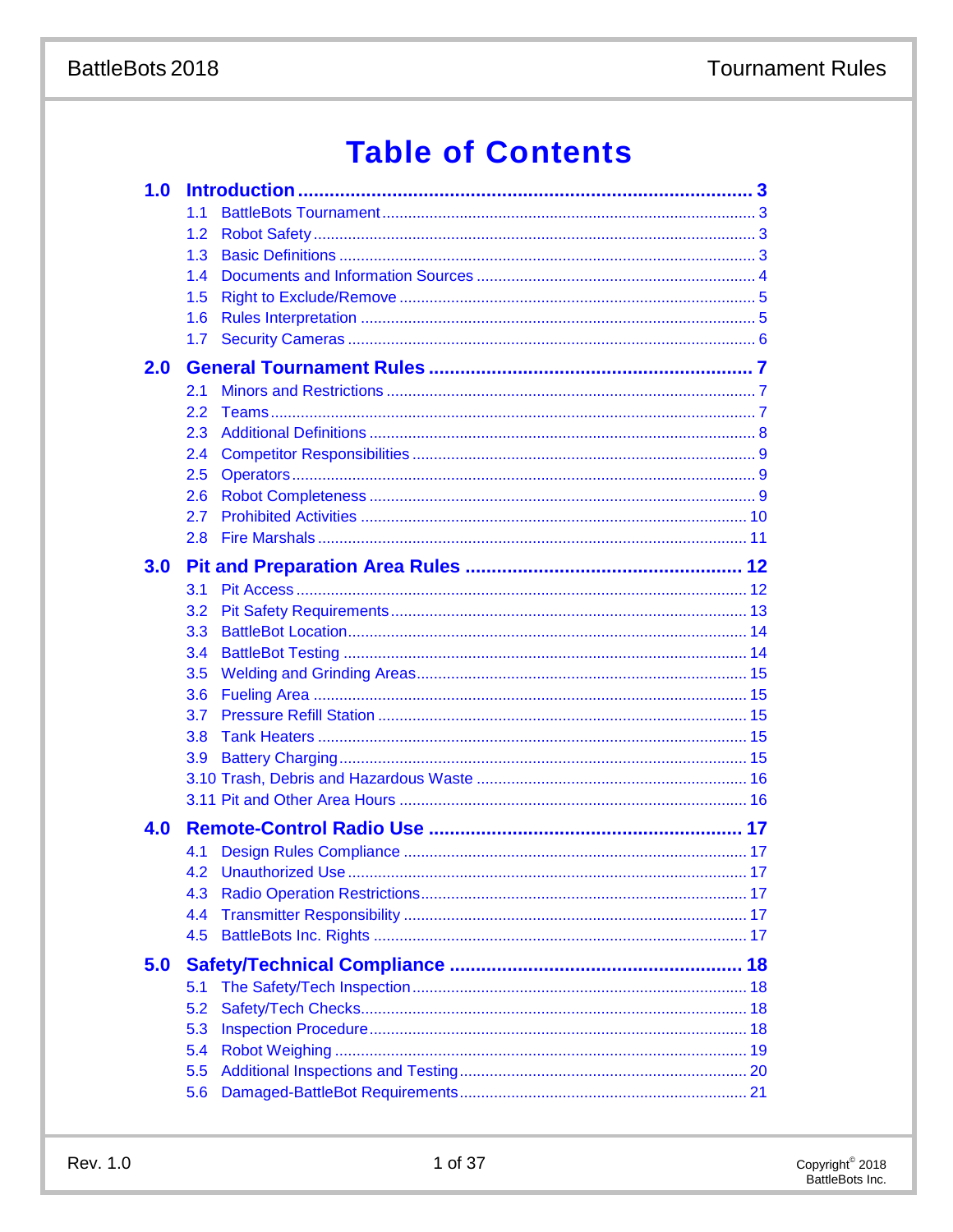# BattleBots 2018

|     | 5.7 |  |
|-----|-----|--|
| 6.0 |     |  |
|     | 6.1 |  |
|     | 6.2 |  |
|     | 6.3 |  |
|     | 6.4 |  |
|     | 6.5 |  |
|     | 6.6 |  |
| 7.0 |     |  |
|     | 7.1 |  |
|     | 7.2 |  |
|     | 7.3 |  |
|     | 7.4 |  |
|     | 7.5 |  |
|     | 7.6 |  |
|     | 7.7 |  |
|     | 7.8 |  |
|     | 7.9 |  |
| 8.0 |     |  |
|     | 8.1 |  |
|     | 8.2 |  |
|     | 8.3 |  |
|     | 8.4 |  |
|     | 8.5 |  |
|     | 8.6 |  |
|     | 8.7 |  |
|     | 8.8 |  |
|     | 8.9 |  |
| 9.0 |     |  |
|     | 9.1 |  |
|     | 9.2 |  |
|     | 9.3 |  |
|     | 9.4 |  |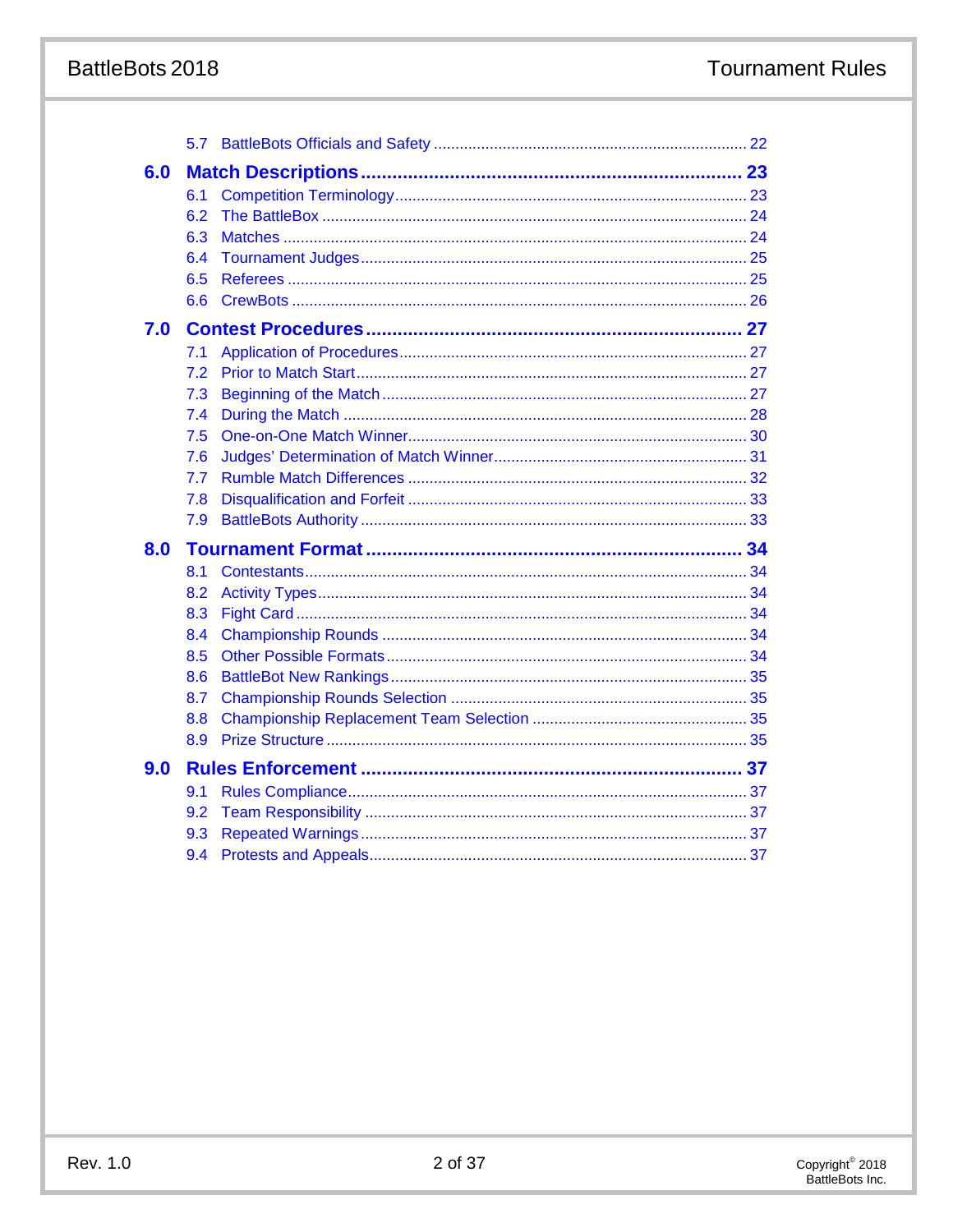# **1.0 Introduction**

**These Tournament Rules describe the basic definitions and procedures to be used at the BattleBots 2018 contest. Note also that there may be additional documents that pertain to these Tournament Rules.**

**Additional explanations, definitions, procedures and requirements may be added in future releases of the Tournament Rules.**

# 1.1 **BattleBots Tournament**

A BattleBots Tournament celebrates the sport of robotic combat through a contest of battling machines. Teams design, build and control combat robots to demonstrate their creativity, engineering skills, strategy, and driving ability.

# 1.2 **Robot Safety**

The safety of all concerned must be considered at all times during the design, construction, testing, shipping, preparation, maintenance, staging, activation, competition, deactivation and any other activity involving a combat robot. Common sense and safety awareness are foremost in all areas of construction and operation. BattleBots Inc. shall have the right to make and implement any modifications to the Tournament and/or Program that it deems necessary, in its sole and absolute discretion, in order to maintain the general safety of all individuals attending the Tournament and/or Program.

**Building and operating combat robots can be dangerous. Team members understand and agree that they will not build or operate a combat robot unless they are qualified to do so. Teams are solely responsible for their robot at all times whether or not has been inspected for safety or otherwise by BattleBots Inc. The Team members' responsibility includes all matters of safety, condition, design, conformity to law, operation, merchantability and fitness for use and for any particular purpose.**

**In addition, Team members under the age of 18 have some limitations on the activities in which they are allowed to participate.**

# 1.3 **Basic Definitions**

The definitions below are used throughout these Tournament Rules. These definitions may be modified or further defined in subsequent sections of this document.

# 1.3.1 **BattleBots Inc.**

The term "BattleBots Inc." shall include the corporate entity BattleBots Inc., BattleBots Inc. executives (including without limitation the CEO and President) and designees.

# 1.3.2 **Producer**

The term "Producer" shall collectively include Greetings Media, LLC, Whalerock Studios, LLC and each of their respective officers, employees, and designees.

# 1.3.3 **BattleBots Officials**

The term "BattleBots Officials" or "Officials" refers to BattleBots Inc. executives, Producer's executives, and those persons designated by BattleBots Inc. and/or Producer to perform certain duties at the Tournament and in relation to the Program.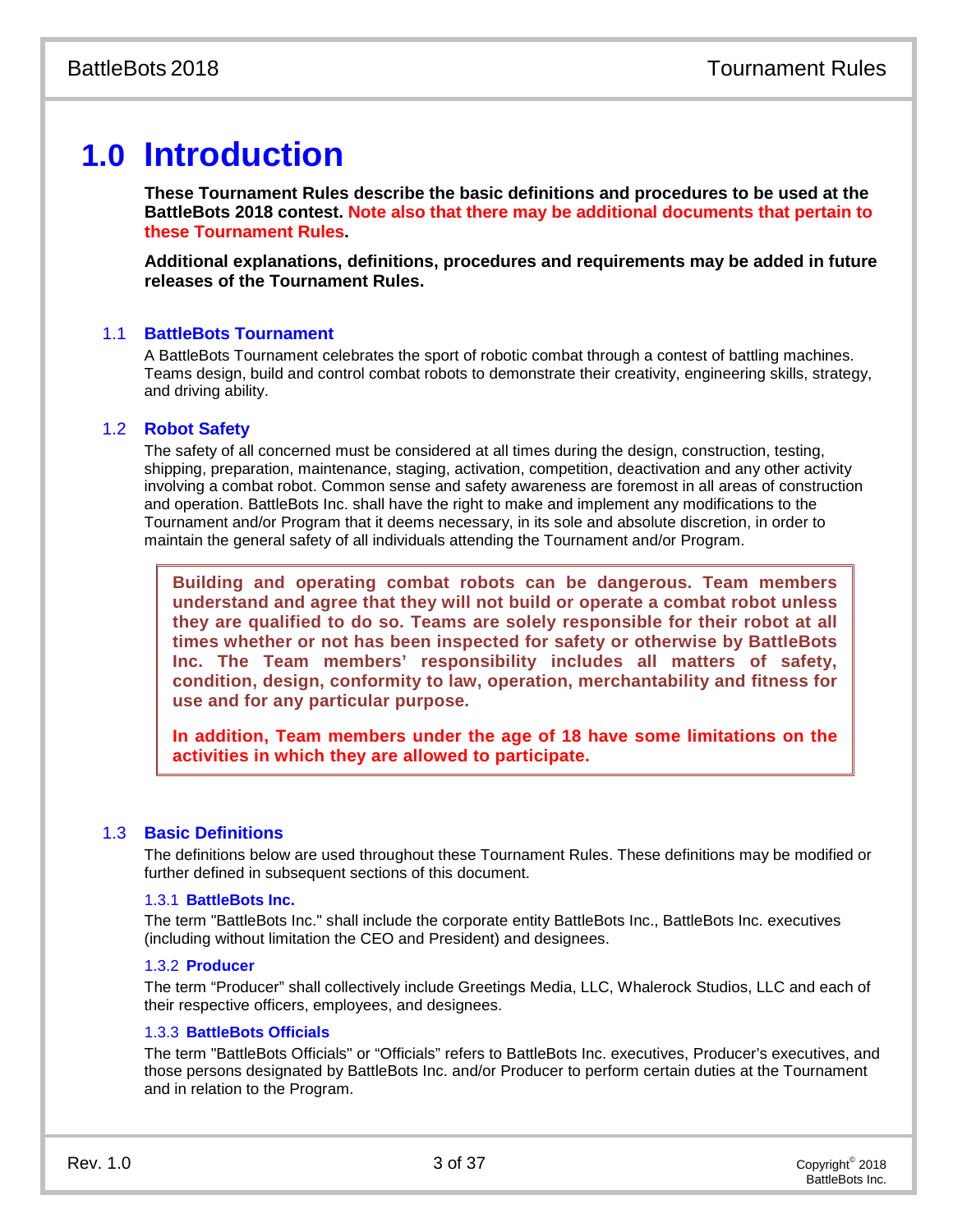# 1.3.4 **BattleBot**

The term "BattleBot" refers to a combat robot that has been selected to potentially participate in the Tournament. The term "Robot" may also be used to indicate a BattleBot. The terms can refer to a single machine, or to a combination of multiple machines that compete as a single entity.

# 1.3.5 **Team**

A "Team" is a group of **2 or more** people associated with the design, construction, operation and/or support of a single BattleBot competing in the Tournament. The terms "BattleBot", "Robot" and "Team" may be used interchangeably at times in these Tournament Rules (e.g., if a BattleBot is disqualified, then the Team associated with that BattleBot will also be disqualified).

# 1.3.6 **Primary Applicant**

The term "Primary Applicant" describes the person chosen by each Team to manage the Team's entry into the Tournament. This is assumed to be the same person as the "Primary Applicant" on the Teams' application to enter the Tournament. If not, BattleBots Inc. has to be notified of, and approve, the change.

# 1.3.7 **Entrant**

An "Entrant" is a Team that has been selected to enter a BattleBot and compete in the Tournament. Entrant may refer to the Team as whole or to each individual member of the Team. For describing certain Tournament activities in this document, the term "Entrant" may also refer to an Alternate (ref. 1.3.7).

# 1.3.8 **Alternate**

An "Alternate" is a Team that has been selected to serve as a back-up in the case that an Entrant is unable to compete in the Tournament. If an Alternate is needed, BattleBots Inc. will select the replacement Team.

#### 1.3.9 **Competitor**

"Competitor" refers to one or more members of a Team that is competing as an Entrant or Alternate in the Tournament.

# 1.3.10 **Tournament**

The term "Tournament" includes all activities by Competitors and their BattleBots during all the prescribed days of on-location preparation and combat robot competition.

# 1.3.11 **Program**

The term "Program" includes all Tournament activities, and in addition the activities of all BattleBots Officials and their affiliates, as well as the televised production and exhibition of the Tournament and its related activities.

# 1.4 **Documents and Information Sources**

Multiple documents and information sources define the requirements for participation in the Tournament. All Entrants must be familiar with the contents of these documents and sources.

# 1.4.1 **Primary Documents**

The primary documents governing the Tournament are:

- a. These BattleBots Tournament Rules ("Tournament Rules") that define the operational rules for a safe, fair and efficient Tournament.
- b. The BattleBots Design Rules ("Design Rules") define the requirements specific to the design and construction of a combat robot that is potentially eligible to compete in the Tournament.

The Tournament Rules and the Design Rules shall be referred to collectively herein as the "Rules".

# 1.4.2 **Potential Competitor Responsibilities**

It is the sole responsibility of every potential Competitor to verify that they are referencing the last-updated version of the Primary Documents.

It is also each potential Competitor's responsibility to ensure that BattleBots Inc. has an up-to-date email address for that Team, and to regularly check the BattleBots website and their email.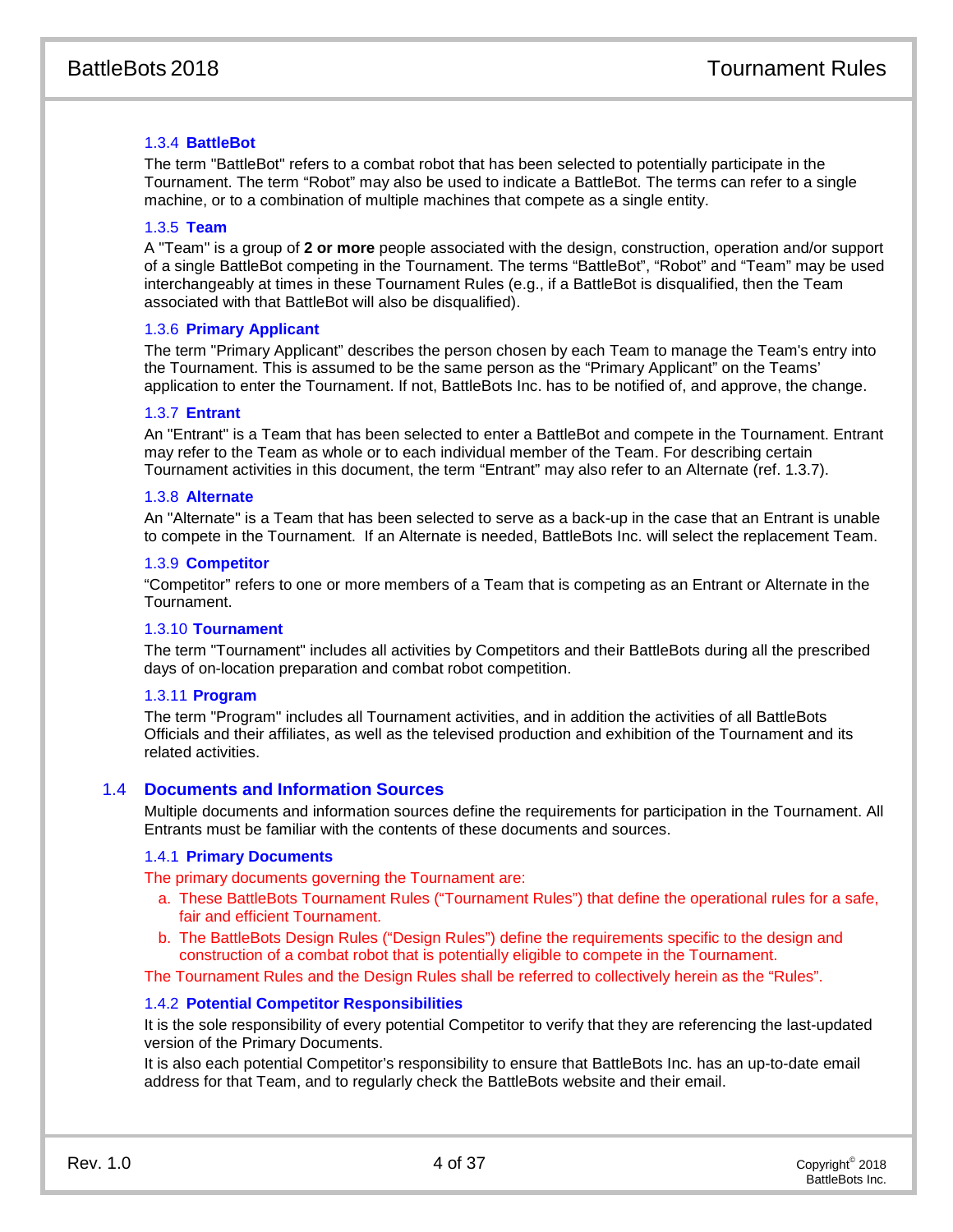# 1.4.3 **Rules Violation**

A violation of any rule in connection with the Tournament (including without limitation, any of the Rules) or a breach of any agreement or representation made by an Entrant or Alternate in any agreement relating to the Program (including without limitation in the Participant Agreement and any and all representations and warranties therein) may, in the sole discretion of BattleBots Officials, result in penalties up to and including the Entrant's removal from the Tournament/Program and/or forfeiture and/or return of any prize awarded (if any), even if already awarded.

# 1.4.4 **Prize Forms**

Each Team Member will be required to fill out and sign his/her Team's Team Member & Prize Allocation Form prior to commencement of the Tournament. The Team Member Prize & Allocation Form specifies how that Team wants its prizes (if any) allocated amongst the Team Members. Only Team members listed on the Team Member & Prize Allocation Form are eligible to receive a prize (if any).

Additionally, prior to the awarding of any Tournament prizes, each Team member entitled to part of the prize will be required to execute a Prize Acceptance Form outlining the amount of the total prize that the Team is entitled to, and portion of the Team prize to which the individual Team member is entitled.

# 1.5 **Right to Exclude/Remove**

Authorized BattleBots Officials may exclude from competition any combat robot that, due to its design, construction or usage, they judge to be a hazard to safe competition, even if that robot has met all of the requirements in the Design Rules or any other BattleBots Inc. document. The foregoing shall not limit Official's right to, at any time, exclude or remove from the Tournament any Robot or Team for any reason and without explanation.

# 1.6 **Rules Interpretation**

# 1.6.1 **Applicability**

Rules outlined in the Primary Documents supersede any corresponding previously-published Rules regarding Tournament operations.

# 1.6.2 **Overlapping/Conflicting Requirements**

A reasonable effort is made to ensure that the requirements in all Rules are consistent with each other. However, in case of an inconsistency:

- a. If any provisions in the Rules appear to overlap, then the effective requirement will be the combination of all of the overlapping requirements.
- b. If any provisions in the Rules appear to conflict, then the effective requirement will be the most restrictive of the conflicting requirements.

# 1.6.3 **Additional Requirements**

At the discretion of BattleBots Officials, additional rules, restrictions and/or requirements may be applied to all Competitors and/or their Robots.

# 1.6.4 **Final Authority**

BattleBots Inc. and Producer shall have final authority over the interpretation and application of all Rules and decisions regarding the Rules shall be made by BattleBots Inc. and Producer in their sole and absolute discretion. Decisions by BattleBots Inc. and Producer in regards to the interpretation and application of the Rules, the Tournament and the Program shall be final and not subject to challenge or appeal.

# 1.6.5 **Rule Changes**

BattleBots Inc. and Producer reserve the right, at any time, to change, add to, delete from, modify or amend these and any other Rules at their sole and absolute discretion. BattleBots Inc. and/or Producer will make any Rules changes available to all Competitors within a reasonable time.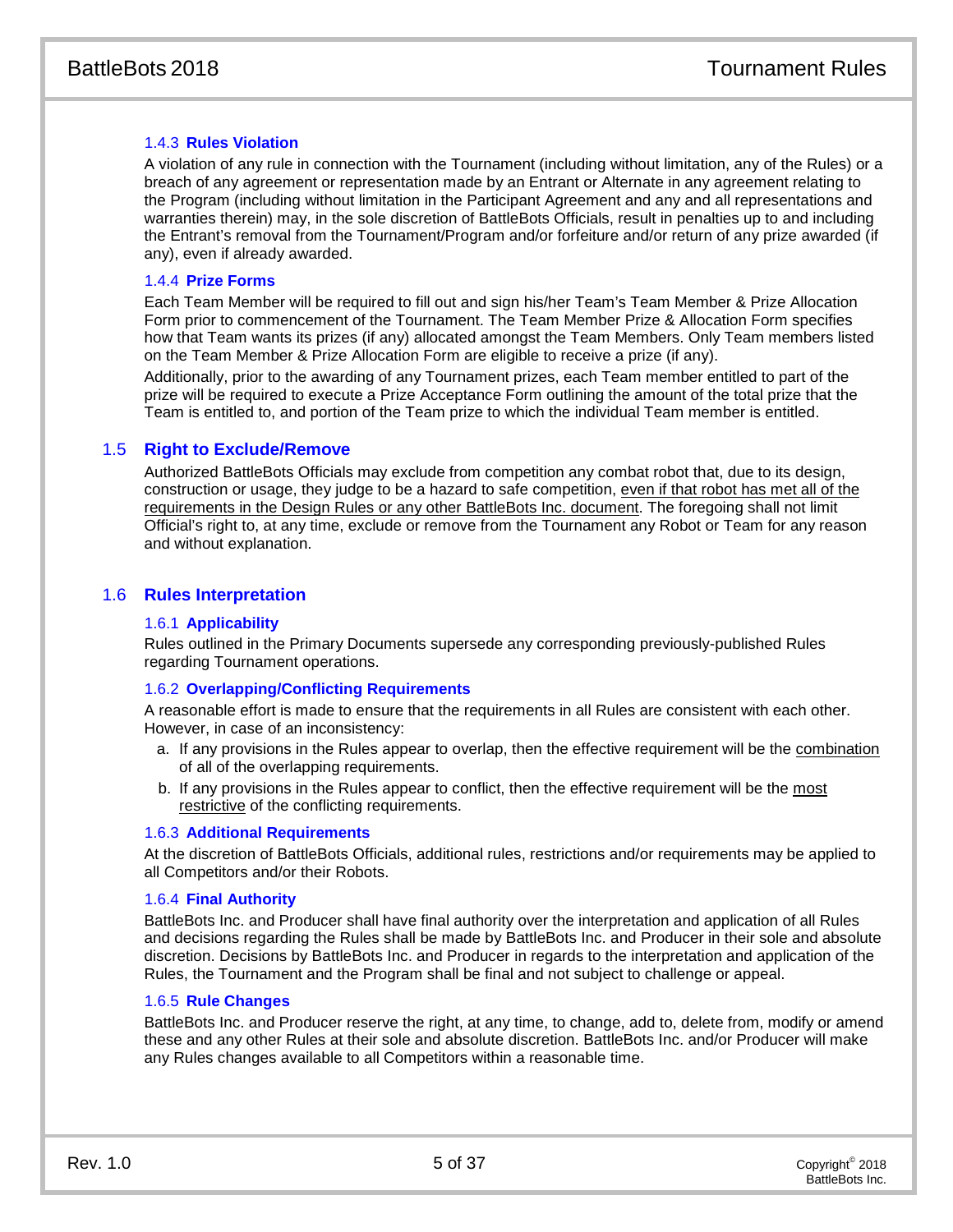# 1.6.6 **Rules Clarification**

If a proposed Robot's configuration or component design is not adequately addressed by the rules set forth in the Design Rules, it is the Entrant's responsibility to contact BattleBots Inc. for clarification in advance of constructing the combat Robot.

The sole responsibility of BattleBots Inc. will be to notify the requestor if the proposed combat Robot design does not comply with the applicable Design Rules. BattleBots Inc. will not provide any guarantees that an entry will be accepted to compete in the Tournament.

No "waivers", release forms or other documents will be issued to allow a Robot to compete if that Robot does not meet the Design Rules requirements as interpreted by BattleBots Inc. in its sole and absolute discretion.

# 1.7 **Security Cameras**

Teams are hereby notified that there may be video and audio recording security cameras at any location in and around the Tournament premises.

**By participating in the Tournament and Program, each Competitor agrees that all decisions regarding the Tournament and the Program including, but not limited to, eligibility determinations, the selection of Entrants and Alternates, all judging and safety determinations, match-ups, seeding and match play, the awarding of any prize, penalties or disqualifications, Competitor/Team removal, substitution, and/or elimination, these Rules and rule interpretations, the interruption, resumption, cancellation or postponement of any game play, the handling of technical difficulties or other errors are at the sole and exclusive discretion of BattleBots Inc. and Producer, and are final, binding and not subject to appeal.**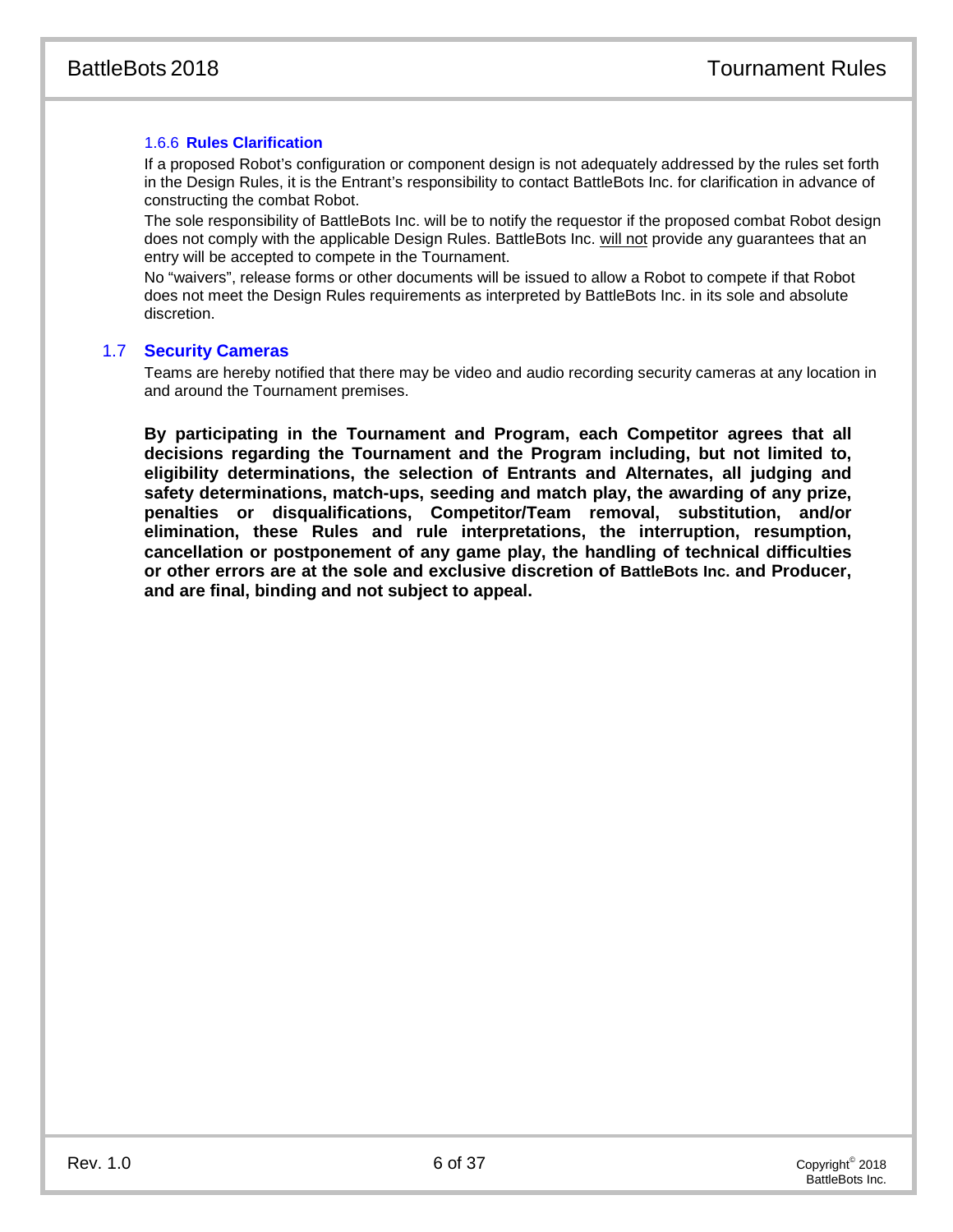# **2.0 General Tournament Rules**

# 2.1 **Minors and Restrictions**

# 2.1.1 **Minor Definition**

A "Minor" is defined as a person less than **18 years** old. Minors are allowed to be Team members, provided that they have the written approval of both the Primary Applicant and the Minor's parent or guardian.

# 2.1.2 **Supervising Adult**

A "Supervising Adult" is a Team member **21 years** or older who is responsible for no more than **2 Minors** on the Team. Thus, if there are more than two Minors on the Team, there will need to be more than one Supervising Adult.

Each Supervising Adult must understand their limits and responsibilities defined herein, and takes full responsibility for the actions of any Minors under his/her charge.

While supervising any Minors, a Supervising Adult cannot at the same time be participating in any way in the supervision, preparation, repair, transport, or testing of any Robot.

# 2.1.3 **Minors' Participation Rules**

Minors less than **8 years** old are not allowed in the Pit Area, or any other area where BattleBots are being repaired, transported or operated.

Minors **8 years** old or more are allowed to work on the preparation and repair of their Team's BattleBot, under the direct watch of the Supervising Adult. Such repair and preparation can only involve the use of basic hand tools.

The Supervising Adult may request that a Minor under their supervision be allowed to use low-powered hand tools such as a soldering iron or electric drill. BattleBots personnel will evaluate the skill and maturity of the Minor, and may allow that specific Minor to use specific tools.

Minors cannot enter the BattleBox or any testing area during the Activation or Deactivation (ref. 2.3.4) of any BattleBot.

# 2.2 **Teams**

Tournament Teams and Team members are subject to the following:

# 2.2.1 **Team Name**

All Team names must be approved by BattleBots Inc. The Team name must be unique and not be identical or very similar to the name of a previously-registered Team. The name also cannot be identical or very similar to any commercially-trademarked name.

BattleBots Inc. reserves the right to require the renaming of any Team whose name it deems inappropriate, offensive or conflicting.

Once a Team has been accepted for entry into the Tournament, the Team's name cannot be changed, unless they receive written permission from BattleBots Inc.

# 2.2.2 **Team Technical Expertise**

One member or a combination of members of the Team must have knowledge and understanding of all of the technical aspects of the Team's BattleBot.

# 2.2.3 **Team Size Limits**

A Team must consist of a minimum of **2 people**, at least one who is not a Minor.

There are no specific limits to the maximum number of people that may be on any Team. However, there are limits on the number and age of Team members who can be on a Pit Crew (ref. "2.1.3 Minors' Participation Rules" and ["3.1.4](#page-12-0) [Pit Crew Members"](#page-12-0)).

# 2.2.4 **Team Personnel**

No person can be a member of more than one Team.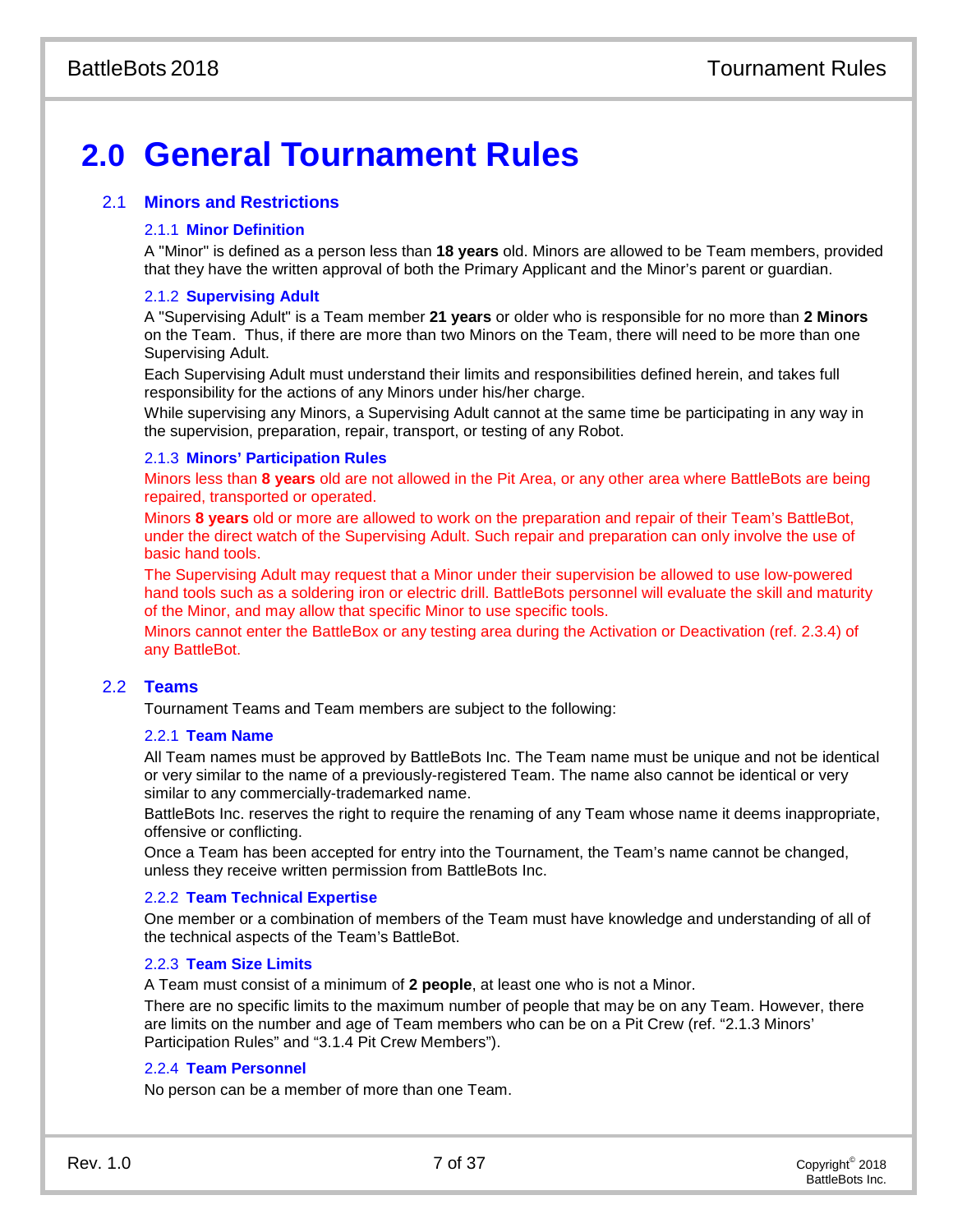# 2.3 **Additional Definitions**

Below are additional definitions of terms used throughout this document. Many are explained in more detail in other sections.

# 2.3.1 **BattleBox**

The "BattleBox" (also referred to as the "Arena") is the enclosed area in which combat takes place between two or more BattleBots. The BattleBox may also be made available for Robot testing purposes.

# 2.3.2 **Driving Platform**

The "Driving Platform" is an area adjacent to the BattleBox from where the Team members operate their BattleBots and any associated equipment.

Depending upon the type of contest in the Arena, BattleBots Inc. will limit the number of members from each Team who can be on the Driving Platform during that contest.

# 2.3.3 **Test Box**

A "Test Box" is a special enclosed, armored area used for testing the operation of a single BattleBot. Test Box usage is strictly regulated. There may be more than one Test Box.

# 2.3.4 **Activation and Deactivation**

"Activation" of a Robot is the process of using switches or other means to provide power to a Robot's weapons and mobility systems. "Deactivation" is the reverse of Activation, where all power is removed from the Robot's weapons and mobility systems.

# 2.3.5 **Disqualification**

"Disqualification" or being "Disqualified" means that, at a minimum, a Team's Robot is no longer allowed to compete in the Tournament.

# 2.3.6 **Expulsion**

"Expulsion" or being "Expelled" means that one or more Team members is to leave the Tournament premises for the duration of the Tournament.

# 2.3.7 **Fuel-Powered Engine**

An internal combustion engine that runs on gasoline.

# 2.3.8 **Match**

A "Match" is a competition between two or more BattleBots. Refer to "6.0 Match Descriptions".

# 2.3.9 **MultiBot**

A Team entry that consists of two or more Robots that operate cooperatively to compete as a single BattleBot.

# 2.3.10 **MultiBot Segment**

An independently-operated Robot that is part of a MultiBot.

# 2.3.11 **Operators**

"Operators" refers to the Team members who control the Team's BattleBot during a Match.

# 2.3.12 **Pit Area**

The "Pit Area" refers to the areas within which each Team's BattleBot and associated support equipment are prepared, maintained, stored and tested during a Tournament. Further definitions and specifications of the Pit Area are described in "3.1.1 Pit Area".

# 2.3.13 **Pit Crew**

The "Pit Crew" includes those Team members who provide direct support work for a combat Robot at the Tournament.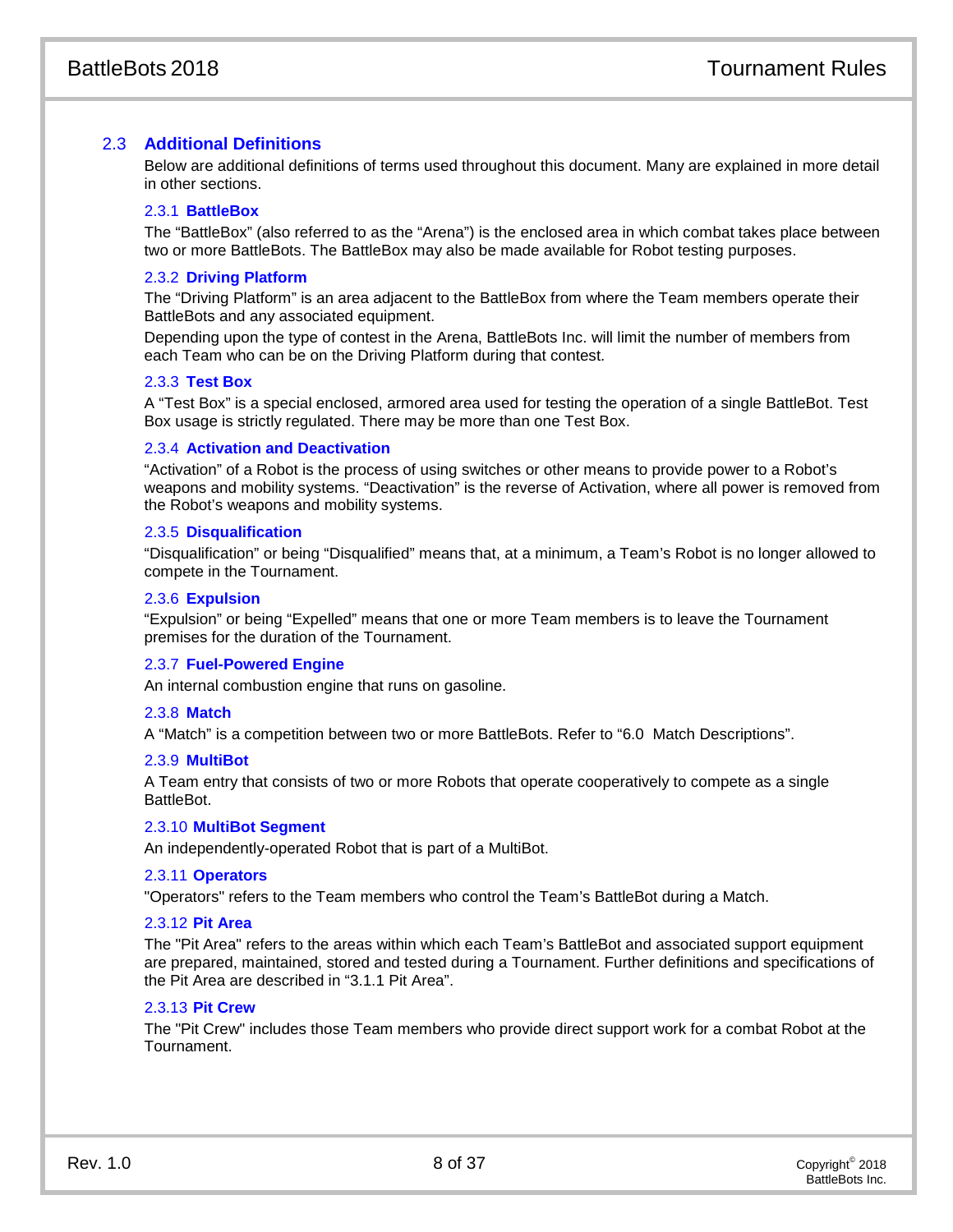# 2.4 **Competitor Responsibilities**

All Competitors at the Tournament have certain duties and responsibilities.

# 2.4.1 **Response to Officials**

Competitors must follow the verbal instructions of BattleBots Officials at all times.

# 2.4.2 **Regulations, Rules and Procedures**

Competitors are ultimately responsible for knowing the Rules of the Tournament/Program, including without limitation the regulations, rules and procedures as defined in this and other official BattleBots Inc. documents, including emails and web pages, as well as each of the Primary Documents.

# 2.4.3 **Promptness**

Competitors are responsible for showing up on time for all meetings, inspections, ceremonies or other events that require their participation.

# 2.4.4 **Knowing Match Times**

Competitors are ultimately responsible for knowing when their Match will take place, and for having their BattleBot combat-ready at least **30 minutes** in advance of the scheduled time.

*Note: BattleBots Inc. will provide ways for Competitors to learn approximately when their Matches are scheduled. However, some Matches cannot be scheduled until a previous Match's outcome has been determined.*

# 2.4.5 **Pit Crew Member Availability**

Each Team must have a person available at their designated Pit Table during periods when inspections or contests are taking place. At other times, the Team must leave a note on their Pit Table with the phone numbers and/or locations where key Pit Crew members can be found.

If a Team's BattleBot is scheduled for a Match and BattleBots Officials cannot find any member of the Pit Crew, the Team will Forfeit the Match.

# 2.4.6 **Informing Officials**

Competitors are responsible for immediately informing the appropriate BattleBots Officials of any problems with remote-control radios, their BattleBot, or any other factor that could affect the Team's participation.

# 2.5 **Operators**

Multiple members of the same Team may control a BattleBot during a Match. "Operators" refers to the Team members who control their BattleBot. The number of Operators is limited to the number of members allowed on the Pit Crew for that Team, as defined in ["3.1.4](#page-12-0) [Pit Crew Members"](#page-12-0).

The plural form ("Operators") may refer to a single person who is the only one controlling the BattleBot. When the singular form is used ("Operator"), it always refers to one person.

"Operators" also includes any Team member who is using additional equipment to "target" an opponent Robot, or who is controlling Arena hazards.

# 2.5.1 **Operators' Positions**

Operators may only control a Robot from the designated "Driver's Platforms" adjacent to the BattleBox.

# 2.6 **Robot Completeness**

Each BattleBot must be designed to be complete, and not be dependent upon components from any other Robot competing at the Tournament.

# 2.6.1 **Sharing of Parts**

A BattleBot, including its remote-control system, must not contain any parts from any other Robot that is still eligible to compete in Tournament elimination Matches. Thus, a BattleBot may utilize parts from another only if that other Robot has been eliminated from Match competition.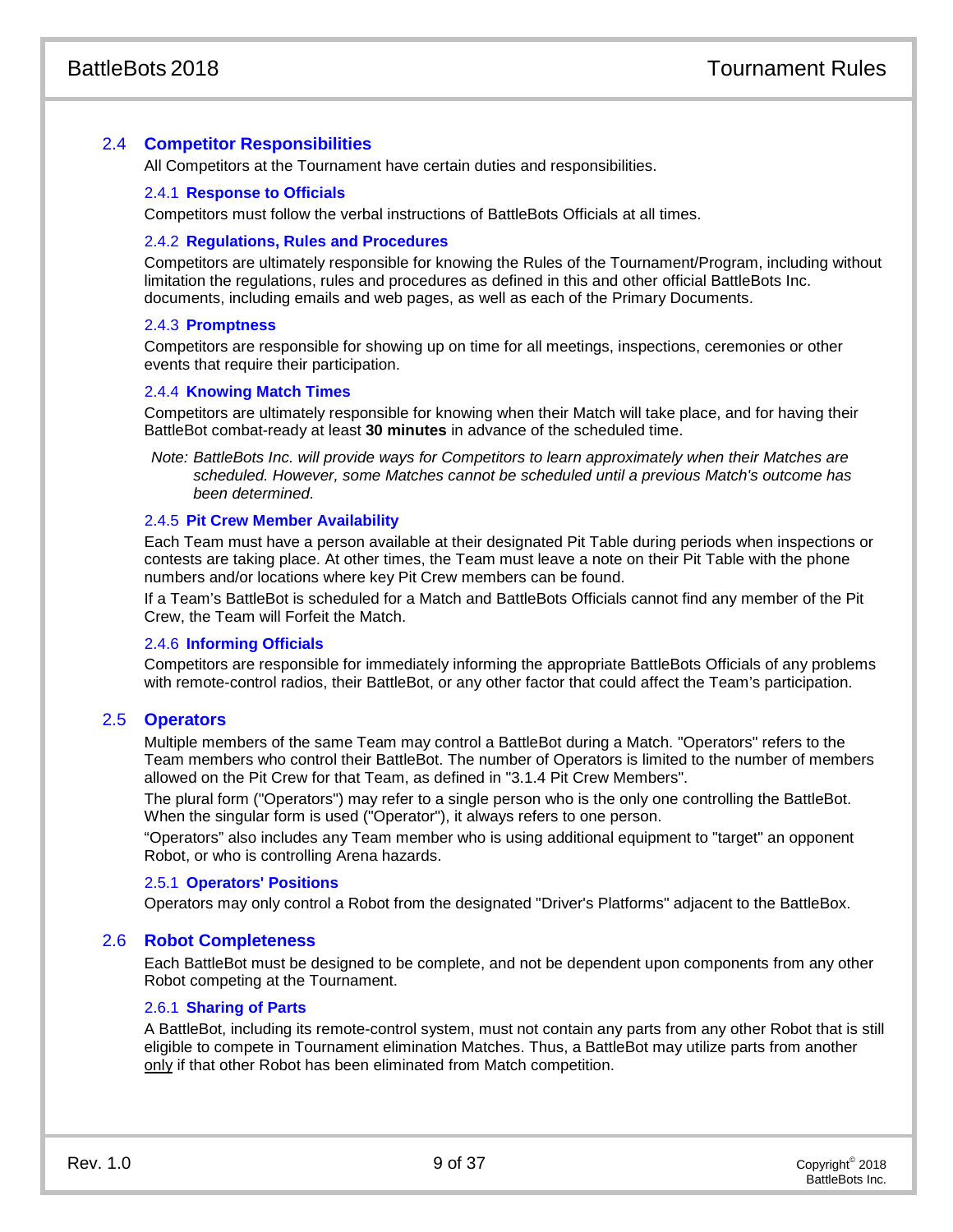# 2.6.2 **Sharing of a Transmitter**

Two BattleBots cannot be required to use the same remote-control transmitter unit.

# 2.7 **Prohibited Activities**

BattleBots Inc. expects all Competitors to act in a safe and legal manner. The actions of a single Team member may be grounds for Disqualification or Expulsion of the entire Team.

The following activities are prohibited; violation of any of these terms may result in Competitor and/or Team Disqualification, as determined by BattleBots Inc. and/or Producer in their sole and absolute discretion.

#### 2.7.1 **Unruly Behavior**

Fighting, belligerence, threat of physical violence or other unruly behavior, including abusive physical contact with any BattleBots Official, will not be tolerated and can result in the immediate Expulsion of the offending Team member's entire Team from the Tournament.

#### 2.7.2 **Vehicles in Pit Areas**

Scooters, bicycles, skateboards, skates and similar vehicles cannot be used in any of the Pit Areas. In addition, powered vehicles such as Segways, hoverboards or powered scooters cannot be used or stored in the Pit Areas.

The only exceptions are wheelchairs (manual and powered) occupied by disabled persons, and vehicles used by authorized personnel for Tournament operations.

# 2.7.3 **Running and Playing**

Running in the Pit Area, except in an emergency, is not allowed. Running while carrying a charged pneumatic tank, or any sharp or otherwise dangerous part, may result in the revoking of the Pit Pass of the offender.

Engaging in horseplay, tossing balls or other items, or operating remote-control vehicles or equipment in the Pit Area is also not allowed.

# 2.7.4 **Team Property**

No Team member may deliberately touch, handle or otherwise come in contact with the BattleBot, parts, tools or other equipment belonging to another Team, without the explicit verbal authorization from a member of the other Team.

# 2.7.5 **Smoking**

Use of either tobacco products or nicotine vapor devices (e-cigarettes) is specifically prohibited in any of the Pit Areas, and in any other indoor or nearby outdoor area that is marked as "No Smoking".

# 2.7.6 **Alcohol Use**

No alcohol may be consumed at the Tournament by any Team member at any time. In addition, no alcoholic beverage may be brought into any of the Pit Areas.

A Team member under the influence of alcohol is not allowed in any of the Pit Areas, and cannot participate in any activity involving the preparation, transport or operation of any Robot at the Tournament.

## 2.7.7 **Illegal Drugs**

No possession of illegal drugs or other substances or any use thereof will be tolerated at any time or place during the entire production, on camera or off. Penalty is immediate dismissal of the entire Team of the offender from the Competition and Program.

# 2.7.8 **Firearms and Explosives**

No firearms, weapons, explosives or other dangerous items or materials of any kind may be possessed or brought to any Tournament location by any Competitor or anyone else other than authorized law enforcement personnel.

#### 2.7.9 **Lasers**

Deliberate pointing of any laser at any other person at the Tournament will not be tolerated and may result in the immediate Expulsion of the offending Team member's entire Team from the Tournament.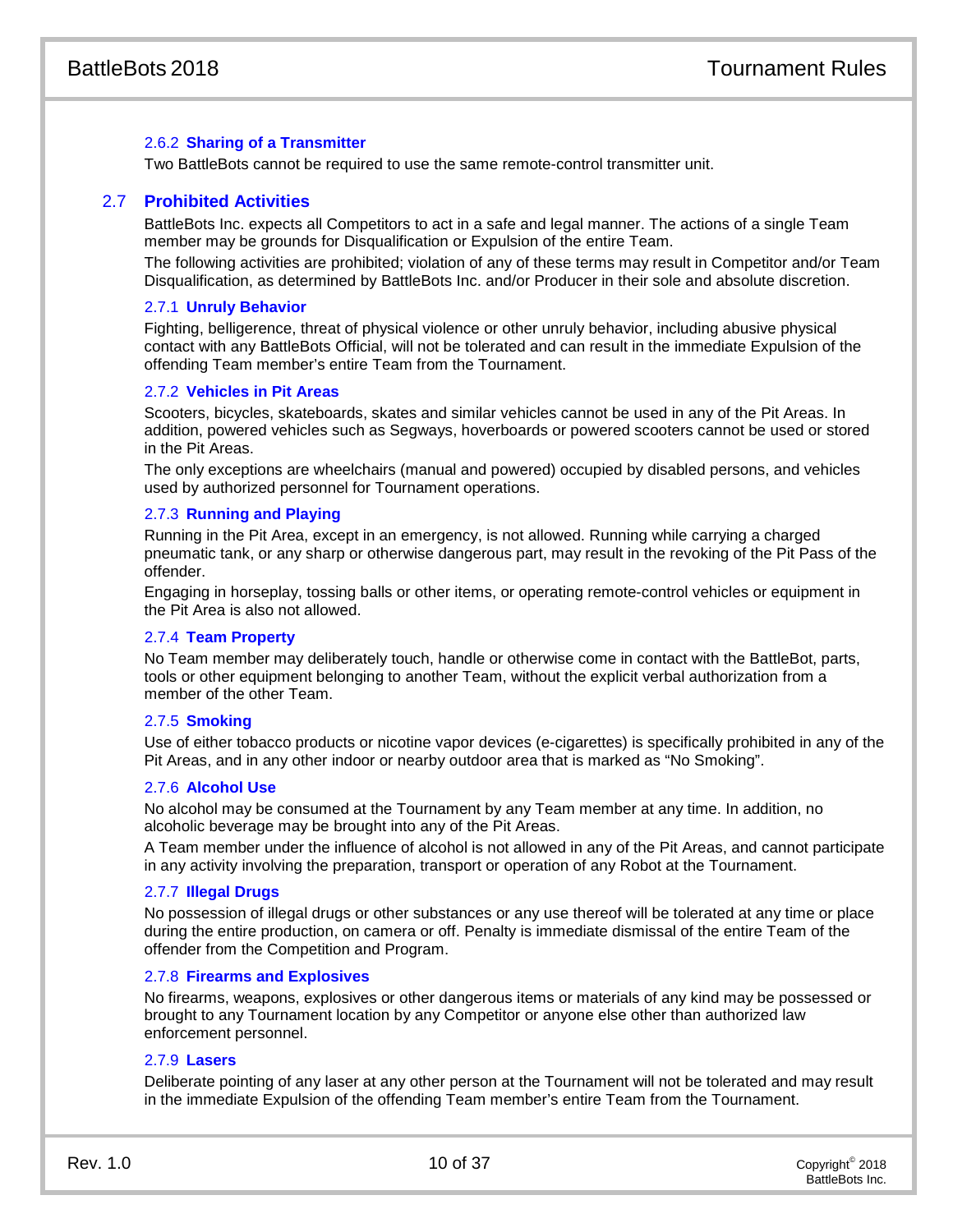# 2.7.10 **No Pets**

No pets of any kind are allowed anywhere at the Tournament. The only exception is a certified trained dog being used to assist a disabled person.

# 2.8 **Fire Marshals**

For fire safety and to comply with local and state ordinances, Fire Marshals may place additional requirements or restrictions on any or all persons at the Tournament.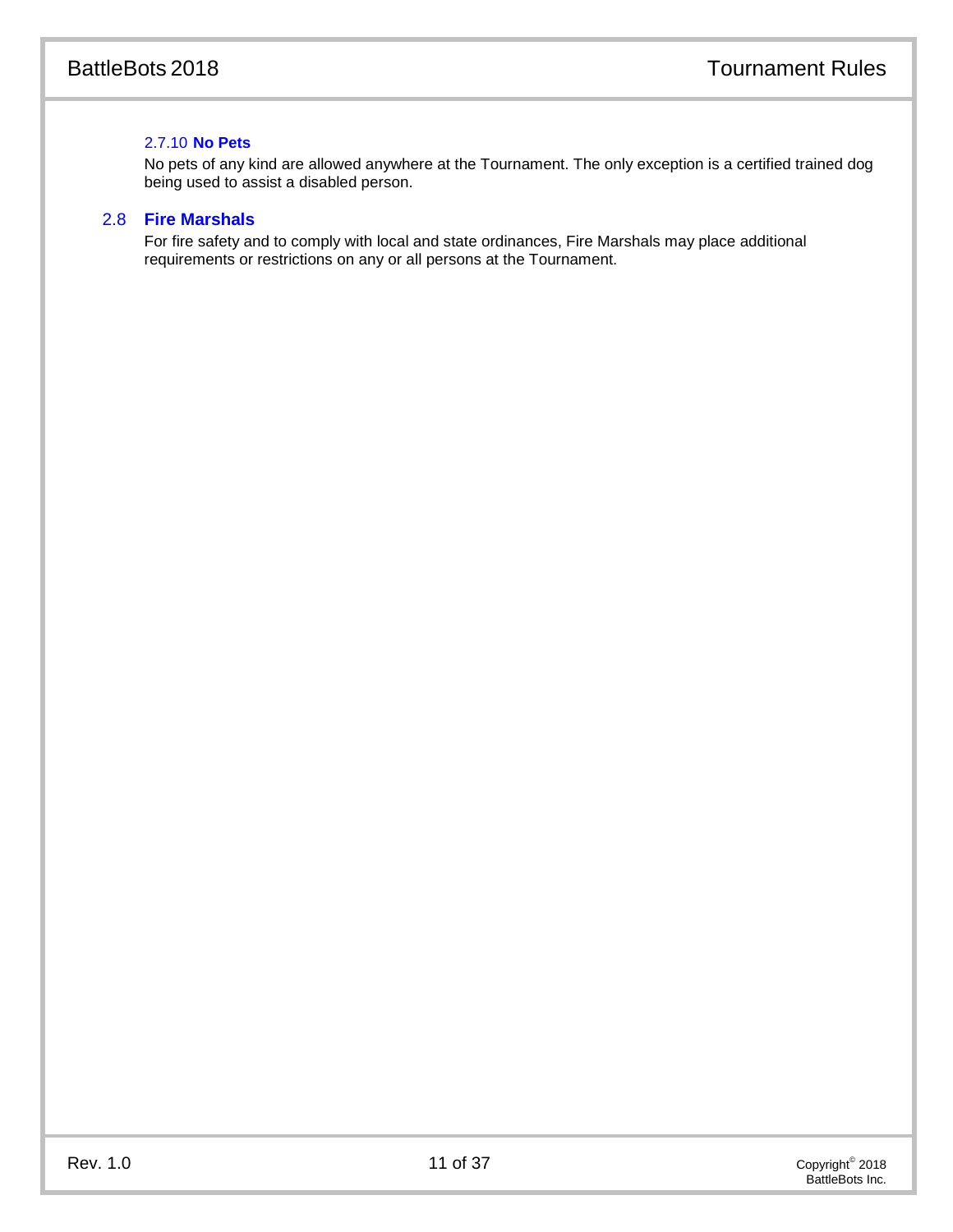# **3.0 Pit and Preparation Area Rules**

# 3.1 **Pit Access**

# 3.1.1 **Pit Areas**

The term "Pit Area" refers to several areas within and near the Tournament premises. These include:

- a. The "Main Pit Area" where BattleBots are stored and prepared for combat.
- b. The "Welding and Grinding Area" where all welding or grinding or sawing operations are to be performed.
- c. The "Battery Charging Area", where all batteries, regardless of type, are to be charged.
- d. The "Pressure Refill Station", where all charging of pressurized gasses is to take place.
- e. The "Fueling Area" where all filling of flammable gasses or liquids is to take place.
- f. Any other location where a BattleBot is being prepared, repaired, or tested.

# 3.1.2 **Testing Area**

The "Testing Area" is generally not considered to be a Pit Area. It has much stricter access and usage requirements, as described in the section "3.4 BattleBot Testing" below.

# 3.1.3 **Pit Table**

The "Pit Table" refers to the specific table in the Main Pit Area that is assigned by BattleBot Inc. to a specific Team's BattleBot. For identification purposes, each table is labeled with a number. This number must not be obscured or removed.

<span id="page-12-0"></span>Each Team member is responsible for any and all activities that occur at or near the Team's Pit Table.

# 3.1.4 **Pit Crew Members**

The "Pit Crew" refers to those members of a Team who work on the Team's BattleBot. Different Team members may alternate between being on the Pit Crew. The Pit Crew is defined by those people wearing Pit Passes.

# 3.1.5 **Pit Passes**

The "Pit Passes" are laminated cards issued by BattleBots Inc. to each Team. A Pit Pass is required to be worn and visible at all times when a Team member is in the Pit Area. However, Pit Passes should not be worn when activating or deactivating a Robot.

Each Team will be provided up to **5 Pit Passes**. However a Team will not receive any more Pit Passes than there are Team members. Pit Passes are exchangeable between members of the same Team. Individual Pit Passes are revocable by BattleBots Inc. at any time.

# 3.1.6 **Pit Access Limits**

No Team member can be in a Pit Area without a Pit Pass.

# 3.1.7 **Transferring a Pit Pass**

Any Team member caught transferring their Pit Pass to a person not on their Team will be required to turn in their Pit Pass and leave any Pit Area immediately. No replacement Pit Pass for the Team will be issued.

# 3.1.8 **Non-Team Pit Access**

Subject to safety requirements and considerations, friends and family of Team members ("Visitors") may be allowed into certain designated Pit Areas if they have received prior approval from BattleBots Inc. and Producer, and they are escorted by a Team member with a Pit Pass. There is a limit of 2 Visitors per escort.

Other persons invited by BattleBots Inc. ("Invitees") may be allowed in the Pit Areas if they are escorted by BattleBots Officials.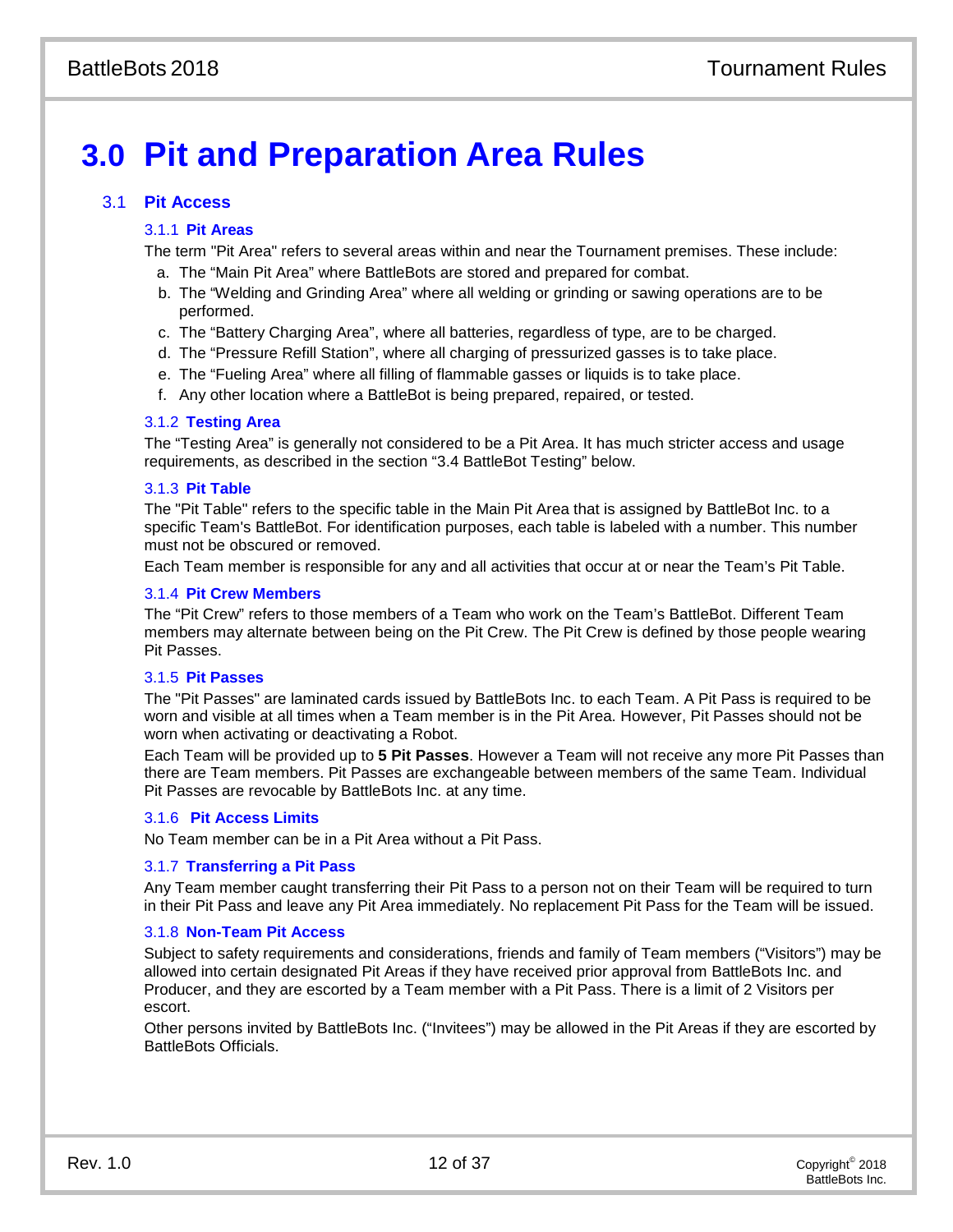# 3.2 **Pit Safety Requirements**

It is expected that Pit Crew members will practice safety and exhibit common sense at all times. However, certain specific safety requirements must be adhered to in the Pit Areas, as specified below.

# 3.2.1 **Pit Pass Revocation**

BattleBots Inc. reserves the right to permanently or temporarily revoke the Pit Pass of any Team member caught violating any of the Pit Safety Requirements defined herein.

# 3.2.2 **Eye/Face Protection**

All persons working, standing or moving through the Pit Areas must at all times wear shatterproof safety glasses or face masks.

Corrective-lens eyeglasses are not considered to be a substitute for safety glasses unless the eyeglasses have shatterproof lenses and some degree of side-entry protection.

# 3.2.3 **Foot Protection**

All persons in the Pit Area must at all times be wearing closed-toe shoes with full soles. Bare feet, socksonly, sandals and open-toe shoes are specifically prohibited in any Pit Area, the Test Box or the Arena.

# 3.2.4 **Runaway Prevention**

When any Robot is being stored at its Pit Table, all Robot motion system wheels/tracks/legs/etc. must be suspended in the air, with a clearance of at least **1/4 inch**, such that the Robot is incapable of translational motion even if its motion system is moving.

# 3.2.5 **Protective Covers/Restraints**

All sharp objects and edges of the Robot must have the Safety Covers installed, all pinch hazards must be blocked, and any Safety Restraints must be installed.

The only exception is when a Pit Crew member is working on a specific Robot part that requires removal of a cover, block or restraint.

# 3.2.6 **Welding/Grinding/Sanding**

No welding or power grinding/sanding of any kind is to be done except in the Welding and Grinding Area. This includes grinding and sanding of plastic and fiber composite materials (e.g. Lexan, fiberglass, Kevlar, etc.).

Drilling a small number of holes at a Pit Table is allowed, provided that all shavings fall within the Team's Pit Table area and are cleaned up immediately after the drilling operation is complete.

# 3.2.7 **No Robot Activation**

Under no circumstances can a BattleBot be Activated or operated except in a designated Testing Area. Any switch or plug that activates the motion or weapon system must not be turned on or connected in the Pit Area. Such systems may only be Activated in the BattleBox or in a designated Testing Area. Refer to section ["3.4 BattleBot Testing"](#page-14-0).

If the BattleBot employs pneumatic or hydraulic systems, the downstream system must not be pressurized in the Pit Area. That is: all shut-off valves must be closed and all pressure-relief valves must be opened. A BattleBot pneumatic or hydraulic actuation system may only be pressurized in the BattleBox or Test Box.

# 3.2.8 **BattleBot Pressure Tanks**

Pressurized primary pneumatic storage tanks specifically for use in a Robot are allowed in the Main Pit Area provided that:

- a. Any tank is completely undamaged, as defined in "5.6.5 Pneumatic Systems".
- b. The pressure in any tank does not exceed the limit specified in the Design Rules.
- c. Each tank has an attached pressure relief valve or a burst disk.
- d. Each tank is either properly installed in a Robot or is placed in a container that prevents it from moving.

All pneumatic tanks in the Main Pit Area, whether discharged or not, must either be installed in a Robot or placed in a secure container. There must be no pressure storage tanks lying about loose at any time.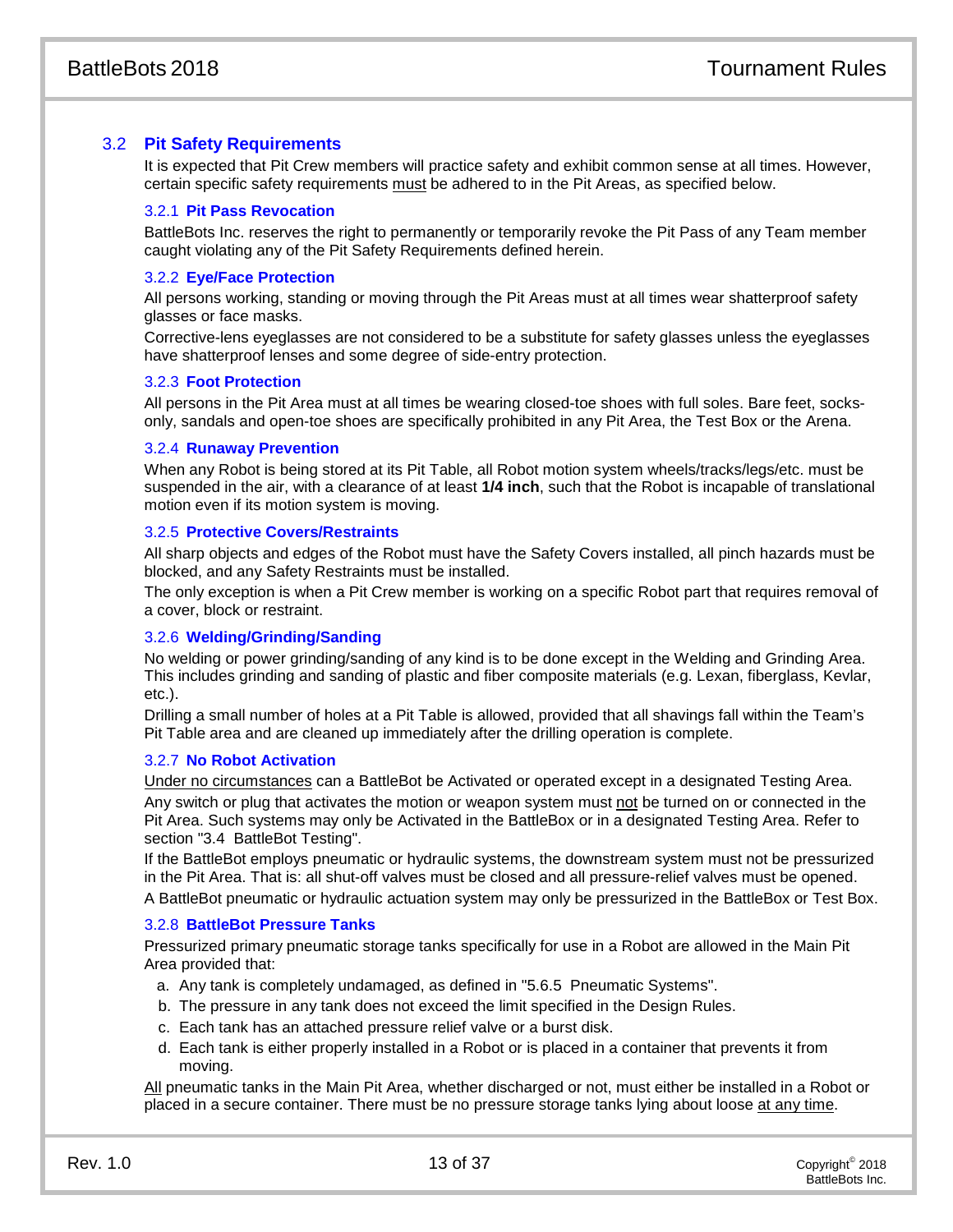# **Improper use, handling or storage of pneumatic tanks can result in the Disqualification of a Team.**

#### 3.2.9 **Pneumatic Tank Charging**

Pressurized pneumatic tank charging is specifically prohibited except in the designated Pressure Refill Station (ref. [3.7\)](#page-15-0).

## 3.2.10 **Fuel Filling and Storage**

Gasoline engine and flame system tank filling is specifically prohibited in the Main Pit Area. All filling of BattleBot fuel tanks has to be done in the designated Fueling Area. In addition, fuel refilling containers have to be stored at the Fueling Area.

# 3.2.11 **Battery Charging**

Recharging of batteries of any type is specifically prohibited in the Main Pit Area. All battery charging has to be done in the designated Battery Charging Area. Charged batteries may be stored in the Main Pit Area provided they are located away from any flammable materials.

# 3.3 **BattleBot Location**

From the time a Contestant first brings their BattleBot to the Tournament location until the time that the BattleBot will no longer be competing in the Tournament, the BattleBot cannot be removed from the Tournament location. Parts for the Robot may be brought in or removed from the Tournament site, but the Robot must substantially remain at the Tournament location.

# <span id="page-14-0"></span>3.4 **BattleBot Testing**

BattleBots may only be tested in certain areas and only when supervised by certain BattleBots Officials.

#### 3.4.1 **Test Boxes**

One or more Test Boxes will be provided at the Tournament for the testing of BattleBot safety and operation. Any use of a Test Box must be supervised by a BattleBots Official. This Official will control entry and exit from any Test Box and determine what type of testing may be safely performed.

A designated Safety/Tech Inspector ("Inspector") may in special circumstances choose to allow a BattleBot to be tested in a safe area outside the Test Box. During such testing, the BattleBot and supporting personnel must at all times be under the direct observation and supervision of the Inspector.

**Unauthorized or unsupervised testing of any kind of robot at the Tournament site can result in the Disqualification of a Team.**

# 3.4.2 **Robot Transport**

When transporting any BattleBot to or from the Pit Area, or any other Area on the Tournament grounds:

- a. The BattleBot must be moved on a rolling dolly or cart. Driving or hand carrying is prohibited.
- b. All Safety Covers and Restraints must be installed.
- c. The BattleBot must be completely Deactivated.

**Absolutely no riding or carrying of passengers on robots or other remote-controlled vehicles is permitted at any time. Violators may be Expelled from the Tournament.**

# 3.4.3 **Testing Safety**

In its sole discretion, BattleBots Inc. may at anytime modify the Testing process, move the location of the Testing Box or shut down any robot Testing Area.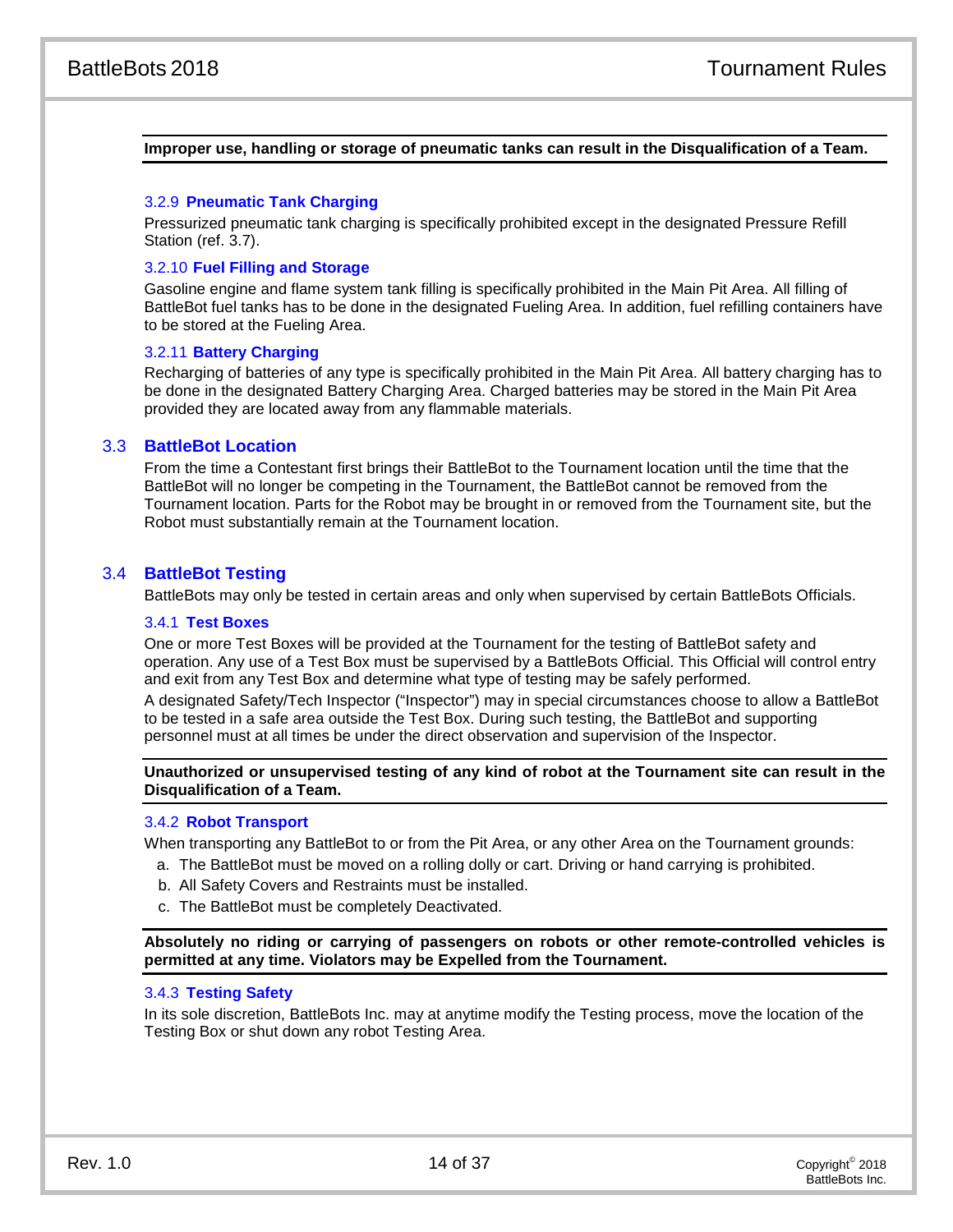# 3.5 **Welding and Grinding Areas**

All welding and power grinding or sanding must be done in areas specifically set aside for those purposes. When working in the Welding/Grinding Area, these procedures must be followed:

- a. Shatterproof safety glasses or facemasks must be worn by all persons in the Welding/Grinding Area, regardless of whether the person is performing welding or grinding operations, or simply observing.
- b. When grinding metal, the part and the grinding tool must be positioned such that no metal particles are thrown toward another person, or outside the Grinding Area.
- c. For welding or torch-cutting, darkened welder's goggles or a darkened face shield must be used by the welder and by anyone observing. The parts being welded or cut must be sufficiently shielded such that others cannot directly view the arc or flame.

# 3.6 **Fueling Area**

All fueling of gasoline, Propane or Butane has to take place in a Fueling Area specifically designated for that purpose. There must be no smoking or other open flames in or near the Fueling Area.

# <span id="page-15-0"></span>3.7 **Pressure Refill Station**

All refilling of pressurized Nitrogen or compressed air tanks must be done at the designated Pressure Refill Station. BattleBots Inc. will provide official pneumatic refilling equipment for Nitrogen.

All Robot pneumatic storage pressure tanks must be equipped with, or have an adapter for, the filler fitting specified in the Design Rules.

# 3.8 **Tank Heaters**

Pressurized tank heaters are specifically not allowed to be brought to or used at the Tournament.

# 3.9 **Battery Charging**

Batteries are subject to several restrictions on their use, storage and charging as follows;

# 3.9.1 **Charging Area**

Batteries of any type that are used to power a BattleBot can only be charged in a specific "Battery Charging Area" that will be designated by BattleBots Officials. If the batteries are not removable from the BattleBot, then the entire Robot must be moved to the designated Charging Area while the batteries are being charged.

Teams are responsible for bringing their own battery chargers. Battery chargers must have the name of the Team and their Pit Table number clearly labeled on the charger.

# 3.9.2 **Lithium Chargers**

Lithium batteries must be charged using chargers specifically designed for Lithium batteries and must have automatic overcharge protection.

# 3.9.3 **Lithium Battery Handling**

Teams using Lithium batteries must bring containment envelopes or other functional means to safely contain their Lithium batteries during charging.

BattleBots Officials will provide salt water baths and sand buckets in the Battery Charging Area and other locations. If a battery begins to swell, smoke or catch fire, it must be immediately disposed of in either the salt water bath, sand bucket or a containment envelope.

# 3.9.4 **Pit Area Battery Fires**

If the batteries in a BattleBot in the Main Pit Area start smoking or burning, the Robot must, if possible, be immediately moved to an outdoor or other well-ventilated area. Individual smoking or burning battery packs can be put into sand or salt-water buckets in the Main Pit Area and other locations on the Tournament premises.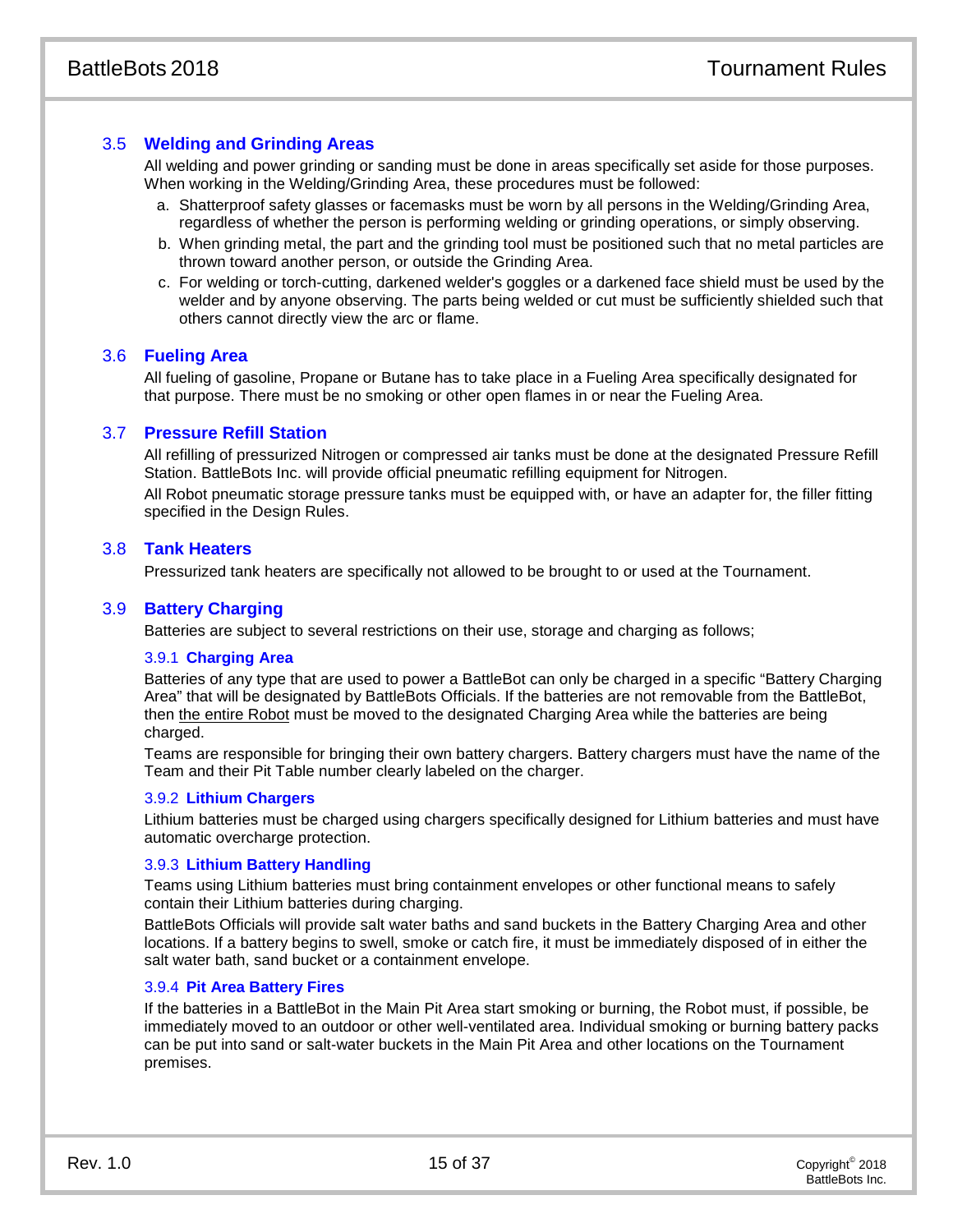# 3.9.5 **RC Transmitter Batteries**

Batteries for radio-control transmitters are allowed to be charged in the Main Pit Area, provided that the charging is done using an un-modified commercially-made charger specifically designed for the type and capacity of the batteries being charged.

# 3.10 **Trash, Debris and Hazardous Waste**

For the safety of all, Pit Crew members have to at all times minimize the amount of trash and debris at their Pit Table location. In addition, when a Team vacates their Pit Table after their final Match, they must remove all debris and other items on the table, on the floor beneath and beside the table and on any walls adjacent to the table.

BattleBots Inc. will provide specific containers for the disposal of hazardous materials. These must be used at all times when disposing of fuels, oil, hydraulic fluid and damaged or discharged batteries.

**Disposal of Trash, Debris and Hazardous waste in violation of local ordinances and/or state and federal codes can result in Team Disqualification.**

# 3.11 **Pit and Other Area Hours**

The Pit Area access hours will be limited during the Tournament. The Main Pit Area will be closed from late night to early morning. For safety and operational reasons, the other Pit Areas (Welding/Grinding, Test Box, Fueling, Battery Charging, Pressure Refill, etc.) may have more limited hours.

The specific hours of operation for each of the Pit Areas may vary from day-to-day and will be announced and posted at the Tournament.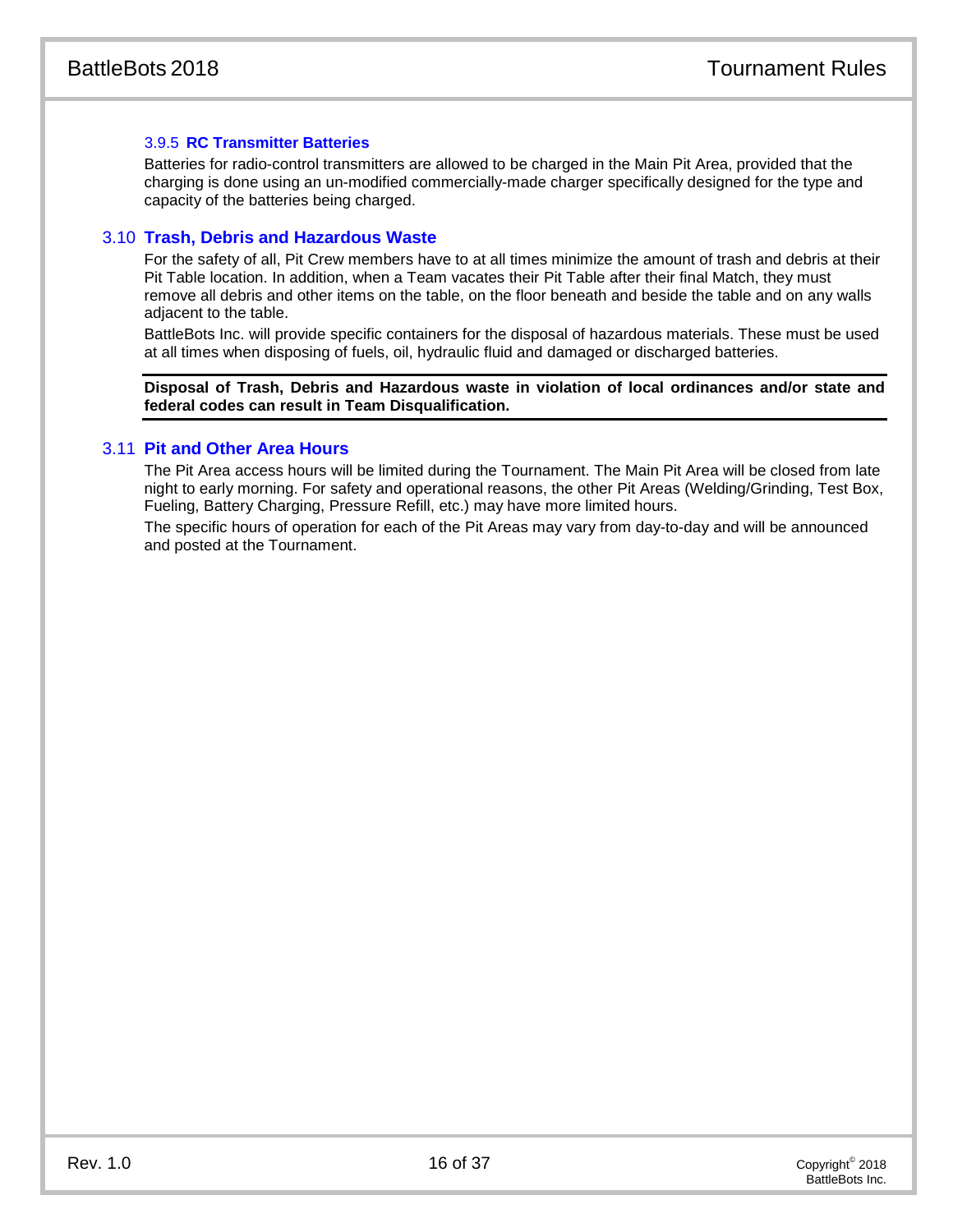# **4.0 Remote-Control Radio Use**

# 4.1 **Design Rules Compliance**

All Robot radio-control equipment ("R/C Equipment") must at all times comply with all the requirements and restrictions of the Design Rules document, including frequency used and control type.

# 4.2 **Unauthorized Use**

To avoid radio interference issues, all Teams must at all times follow the instructions of any BattleBots Official, regarding the use of their radio control equipment.

**The unauthorized or improper use of any radio control transmitter is grounds for Disqualification of a BattleBot and/or Expulsion of a Team.**

# 4.3 **Radio Operation Restrictions**

Radio transmitters or receivers are not allowed to be turned on in the Pit Area or any other locations other than the Test Box or the Arena, unless specifically authorized by a BattleBots Official who is present during the time that the radio is in operation.

# 4.4 **Transmitter Responsibility**

Teams should put their Team name and Pit Table number on each of their remote-control transmitters. BattleBots Inc. and its affiliates have no responsibility for the safeguarding of any transmitters or other remote-control equipment.

# 4.5 **BattleBots Inc. Rights**

Notwithstanding the above, BattleBots Inc., at its sole discretion, has the right to impound or otherwise limit access to any or all R/C Equipment as it deems necessary for safety or other practical reasons. Such added and/or changed procedures may be announced prior to or at the Tournament. Failure to comply with any such procedures may result in the Disqualification of the Team and its BattleBot from the Tournament.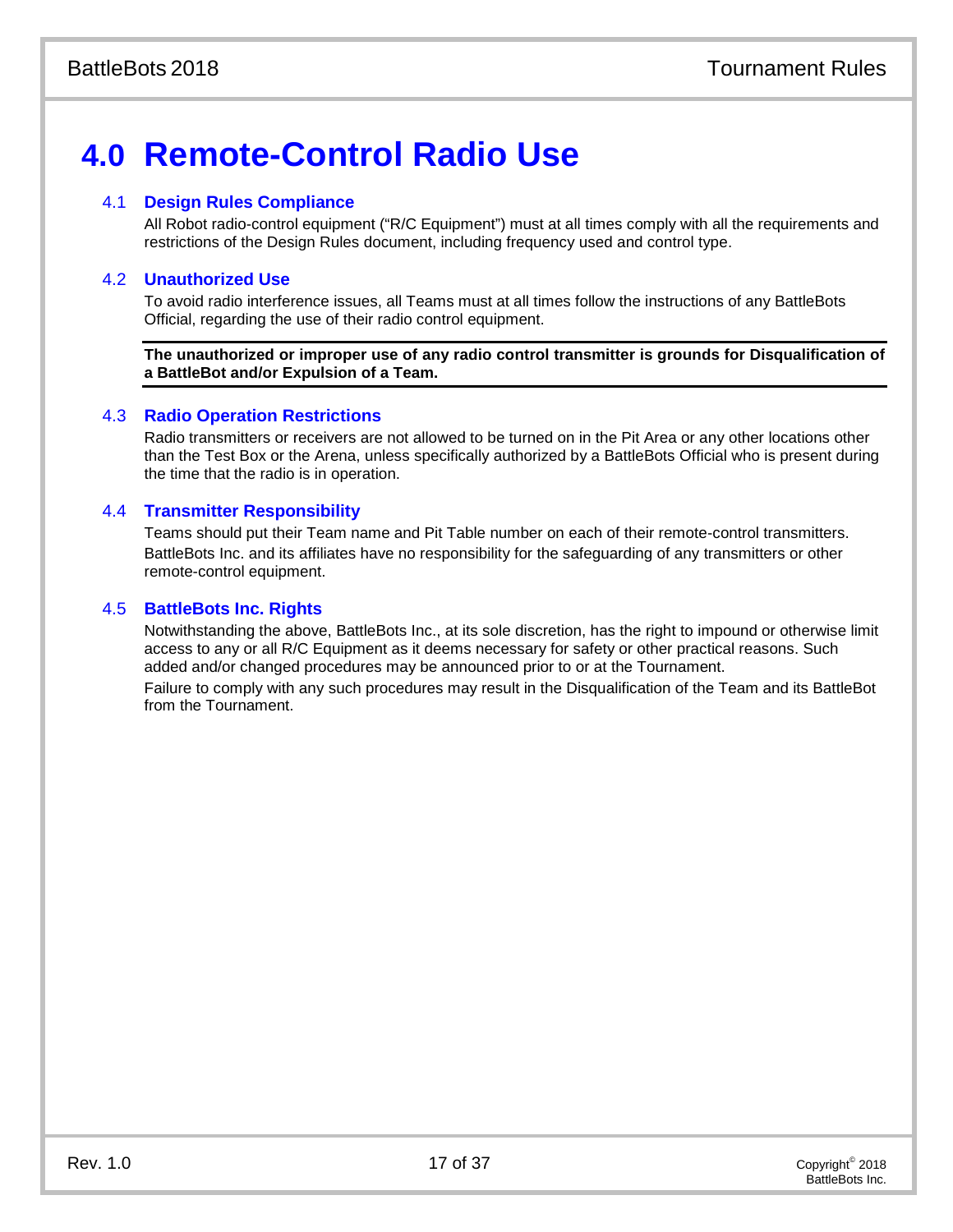# **5.0 Safety/Technical Compliance**

# 5.1 **The Safety/Tech Inspection**

To be eligible to compete in the Tournament and be defined as a BattleBot, an Entrant's Robot and any associated auxiliary systems must pass a Safety and Technical Inspection ("Safety/Tech Inspection").

# 5.1.1 **Safety Administrator**

The Safety Administrator ("SA") is the BattleBots Official responsible for the scheduling of Robots for Safety/Tech Inspection and the recording of Inspection results. The SA is also the contact point for any questions or disagreements about the inspection scheduling and procedures.

# 5.1.2 **Safety/Tech Inspector**

A "Safety/Tech Inspector" (also "Inspector") is a BattleBots Official responsible for inspecting Robots for compliance with all the Rules. Inspectors also have additional responsibilities to insure the safe preparation, handling and testing of Robots at the Tournament.

# 5.1.3 **Disagreement with Inspector**

If an Entrant disagrees with an Inspector about whether their Robot complies with certain Rules, they can notify the SA to request a review of that Inspector's decision.

Similarly, if an Entrant or Alternate is asked to perform a test that they believe is unnecessary and could damage their Robot, they may refuse to do the test and notify the SA to request a review.

Any review regarding the disagreement will be done by a BattleBots Inc. and/or a proxy designated by BattleBots Inc, and the decision will be final.

# 5.2 **Safety/Tech Checks**

The Safety/Tech Inspection is intended to confirm that the Robot complies with all of the Rules as defined in the Design Rules and in this document. The Safety Tech Inspection will include but not be limited to:

- a. That all Safety Covers and Restraints meet the point/edge and pinch protection requirements.
- b. That the Robot complies with the weight limits, using the methods defined in "5.4 Robot Weighing".
- c. That remote-control and any telemetry systems comply with all requirements for allowed frequency, control-type and non-interference.
- d. That electrical systems comply with battery-type, voltage limitations and insulation requirements.
- e. That fuel-powered engines comply with the engine type, fuel type and fuel quantity requirements.
- f. That all pneumatics comply with the pressure limitations, component type, component rating, tank protection, tank fill and pressure-relief requirements.
- g. That all hydraulics comply with the pressure limitations, component type, component rating, reservoir tank protection and pressure-relief requirements.
- h. Flame weapons systems comply with all relevant requirements for such systems, and any additional requirements that may be specified by BattleBots Officials.
- i. A demonstration that the Robot can comply with the specified Activation and Deactivation time limits and fail-safe requirements.
- j. A demonstration that the Robot is readily controllable and maneuverable using the remote-control.
- k. A demonstration that all Active Weapon systems operation is predictable and fail-safe.

# 5.3 **Inspection Procedure**

The inspection procedure has two primary parts: the Internal Inspection and the Functional Testing. The Robot also has to be weighed as part of the Inspection. A Robot's weight may be checked more than once during the inspection procedure and can be re-checked throughout the Tournament at the discretion of Inspectors or other BattleBots Officials.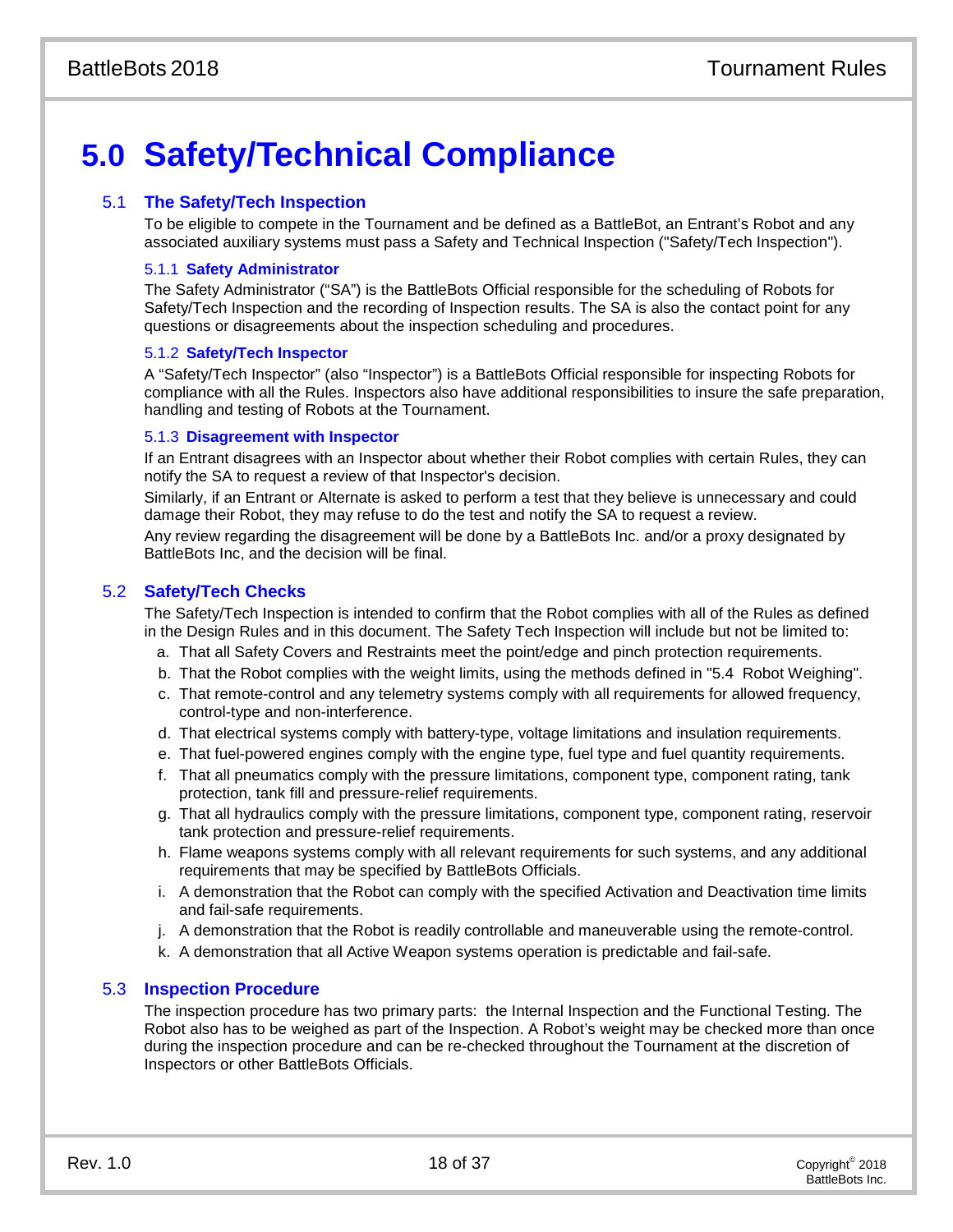# 5.3.1 **Internal Inspection**

Internal Inspection involves the inspection of all of the components of the Robot to confirm that its components and their configurations comply with the requirements of the Design Rules. For this part of the inspection, the Robot is partly disassembled to allow access to all internal components.

The Internal Inspection is performed at the Pit Table for the Team's Robot.

# 5.3.2 **Functional Testing**

Functional Testing of a Robot is not begun until the Robot has completely passed its Internal Inspection and has been reassembled. Functional Testing involves a demonstration that the Robot can be safely controlled and meets all of the Activation, Fail-Safe, Mobility, Deactivation and other requirements specified in the Design Rules. Operation and compliance of all active weapons (excluding flames) on the Robot will be tested also.

If the Robot has one or more flame systems, the flame system(s) will be tested separately following satisfactory completion of the above-described tests. As a result of the flame testing, the Entrant may be required to modify the size and direction of the flame output, or to disable the flame system completely.

# 5.3.3 **Inspection and Testing Completion**

If a Robot fails any part of the Internal Inspection, it must again be inspected and pass completely before it can be eligible for the Functional Testing. Similarly, if a Robot fails any part of the Functional Test, it must again be tested and pass before it will be allowed to compete in any Matches.

At the discretion of the Inspector, the Robot may be required to re-pass all parts of the Internal Inspection or the Functional Test, even if some parts were passed on the initial inspection or testing.

# 5.3.4 **Full Disclosure**

During any Safety/Tech Inspection, an Entrant must fully and accurately disclose all features and characteristics of the Robot that could affect safety or compliance with all Rules. Deliberate misrepresentation or obfuscation of any Robot feature or characteristic may result in Disqualification of the Team and Robot.

# 5.4 **Robot Weighing**

# 5.4.1 **Tournament Official Scale**

One scale at the Tournament will be designated the Tournament "Official Scale". This scale can be used by any Robot for official weigh-in and will be used for any subsequent weight checks.

BattleBots Officials will make reasonable efforts to insure the accuracy, sensitivity and consistency of the Official Scale so that all Robots are treated equally.

# 5.4.2 **Weight Limit**

The weight limit, as specified in the Design Rules, will be strictly enforced. The weight reading on the Official Scale is the weight that will be used to determine whether a Robot complies with the rules.

Weighing is typically performed with the BattleBot in combat-ready configuration, including any gasses and liquids. For safety and other reasons, the BattleBot can be weighed without gasses or liquids provided that sufficient allowance is made for the added weight of any gasses and/or liquids.

# 5.4.3 **Dithering**

If the digital reading on the Official Scale is "dithering" (changing between two values) the weight value used will be the highest of the weights displayed. The scale will be considered to be dithering if it does not maintain a consistent value for at least **5 seconds**.

# 5.4.4 **Alternate Configuration Weights**

If the Robot uses alternate weapons or configurations, each of the configurations is weighed and must be within the weight limit.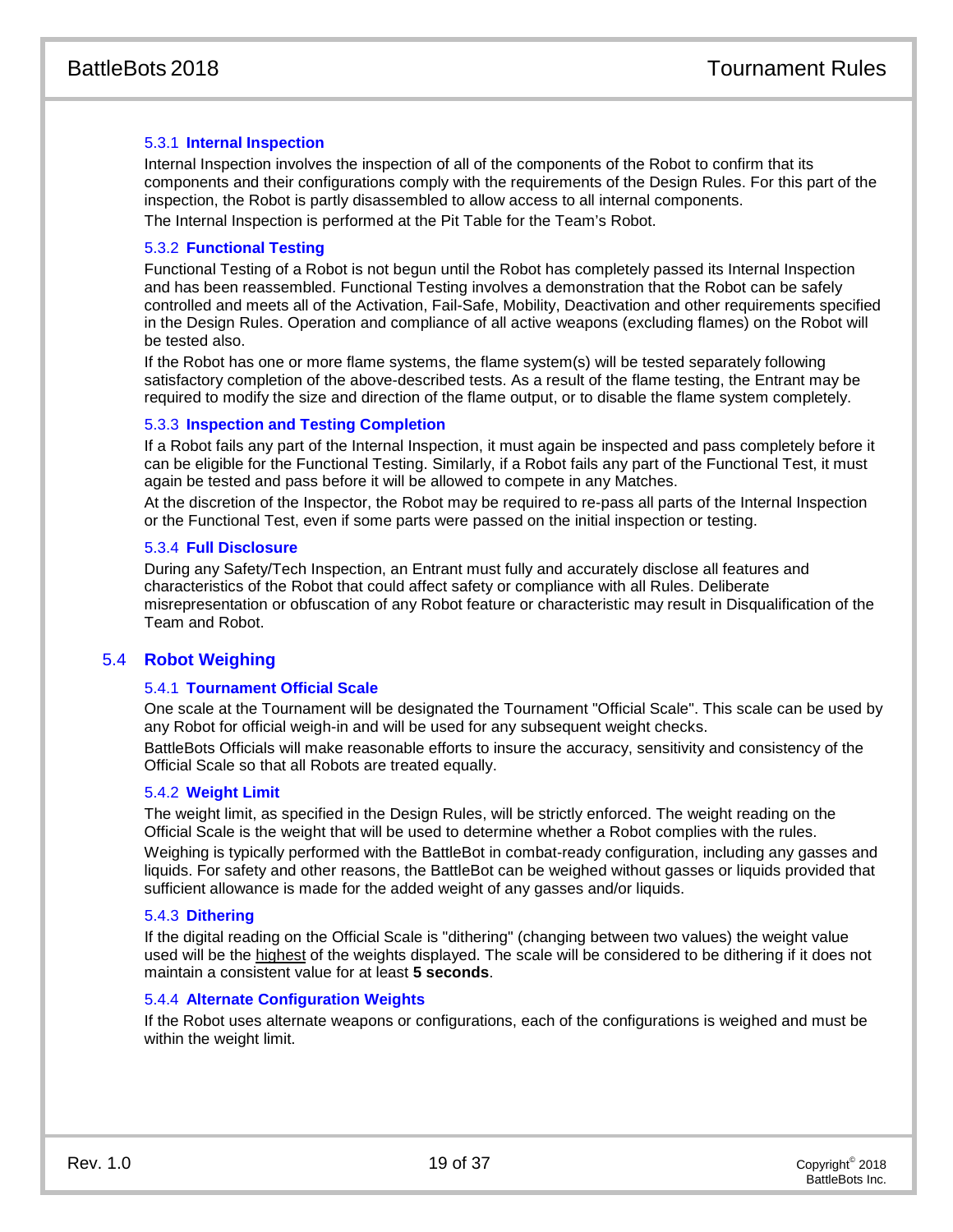# 5.4.5 **MultiBot Segment Weight**

The weight of a MultiBot will be determined by weighing all segments together at one time. In addition, each segment must also be weighed separately and a sticker applied to each segment indicating that segment's weight.

Any time a change is made that affects the weight of a segment, then that segment must be re-weighed and the sticker changed if necessary.

# 5.4.6 **Other Scales**

BattleBots Inc. may make other scales available for use by Competitors. If such scales are available, a Competitor may use them to weigh parts or to do comparative weighing. However, the initial Robot weighing and any subsequent re-weighing for compliance checking will use the Official Scale.

# 5.5 **Additional Inspections and Testing**

The initial Safety/Tech inspection and testing is intended to determine if a Robot, as initially entered, appears to comply with the Design Rules. Passing the initial Safety/Tech Inspection does not in any way exclude a BattleBot from being inspected or tested at any later time during the duration of the Tournament.

# 5.5.1 **BattleBot Modification**

If an inspected BattleBot is subsequently modified in any way that could affect its safety, efficacy, operation or appearance, the BattleBot's Team must request that the modification(s) be inspected and approved by a Safety/Tech Inspector. At the discretion of the Safety/Tech inspector, the BattleBot may be required to undergo new functional testing. Failure to request re-inspection can result in the Disqualification of the BattleBot.

# 5.5.2 **Right to Request**

If any BattleBots Official or Competitor has reason to believe that a BattleBot does not comply with any of the Rules, they can request that the Robot be re-weighed and/or re-inspected at any time except while the Robot is in the Arena competing in a Match.

The Competitor or BattleBots Official must verbally notify any Safety/Tech Inspector of their request to have a Robot re-weighed and/or re-inspected. Any Safety/Tech Inspector may initiate a re-weigh or re-inspection at their discretion.

# 5.5.3 **Best Effort**

If a Team's BattleBot has been selected for re-weighing and/or re-inspection, they must make their best effort to move and/or prepare their Robot for the procedure. Failure to do so may result in the Team's Disqualification.

# 5.5.4 **Non-Compliant**

If as the result of the re-weighing and/or re-inspection, a Robot is found to not comply with any applicable Rules, the remedy will depend on the nature of the non-compliance as follows:

- a. If the non-compliance was accidental, and would not have affected the outcome of any Match in which it participated, the Robot will have to be modified to make it comply.
- b. If the non-compliance was accidental, but could have affected the outcome of any Match in which it participated, the BattleBot may be Disqualified.
- c. If the non-compliance was deliberate, the BattleBot may be Disqualified.
- d. If the non-compliance was deliberate, and the non-compliance endangered or injured personnel at the Tournament, the Team will be subject to Expulsion.
- e. All decisions regarding the applicability of these non-compliance rules shall be made by BattleBots Inc. in its sole and absolute discretion and all decisions shall be final and not subject to challenge or appeal.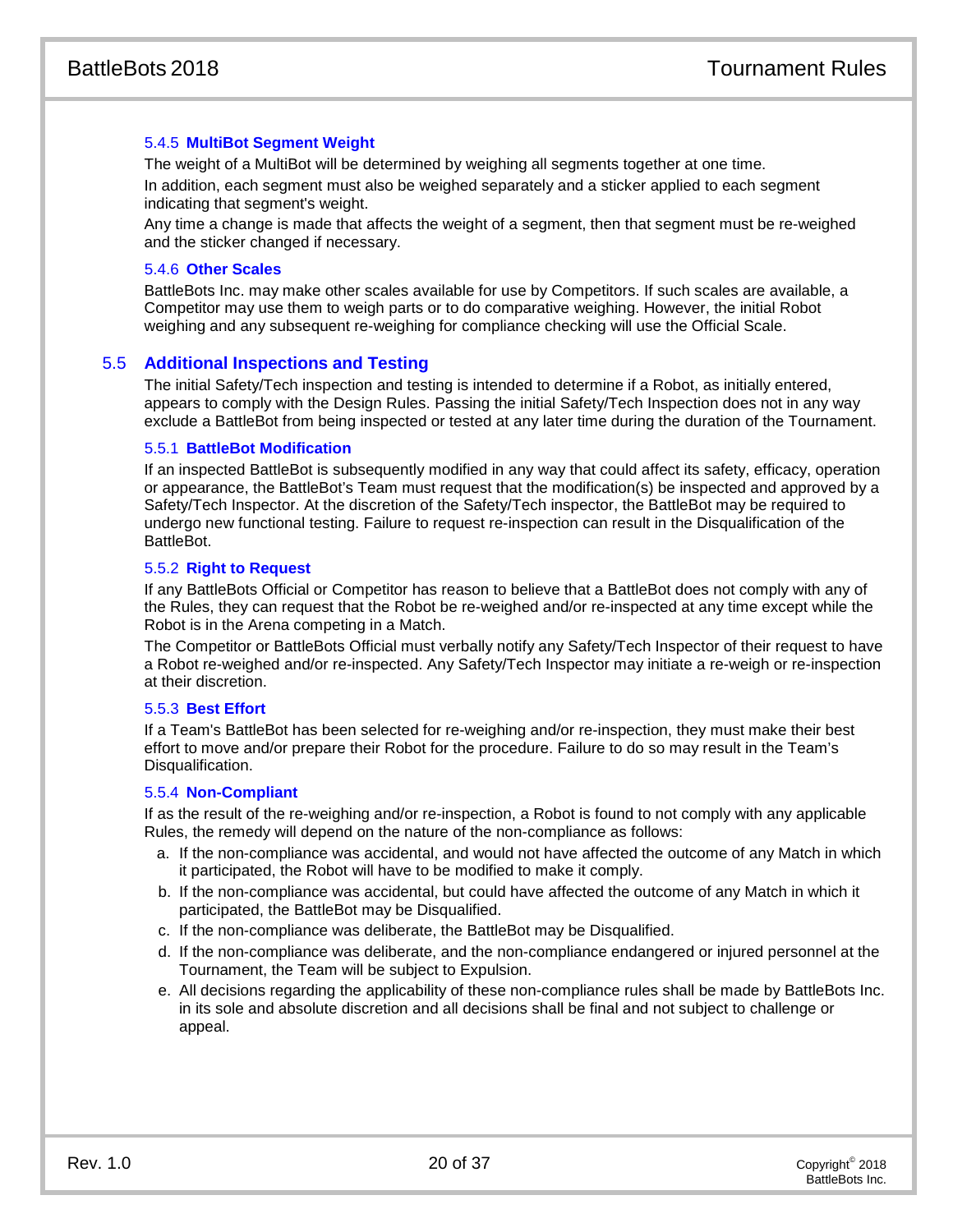# 5.6 **Damaged-BattleBot Requirements**

If a BattleBot has been damaged, either by combat or by any other means, it must comply with the requirements specified below, as is applicable.

#### 5.6.1 **Activation/Deactivation Access**

If a BattleBot is damaged such that it cannot meet the Activation or Deactivation time requirements of the Design Rules, it must not be activated. Before any Activation, the BattleBot must be repaired such that both the Activation and Deactivation time requirements can be met.

#### 5.6.2 **Safety Covers and Restraints**

If damage to the BattleBot precludes the use of an existing Safety Cover or Restraint, a new cover or restraint may be fabricated, provided that it complies with all the requirements of the Design Rules.

#### 5.6.3 **Electrical Systems**

If any Weapon or Mobility Master Switch or its mounting is damaged in such a way that it can no longer function safely and reliably, the Master Switch must either be replaced, or it must be repaired in such a manner that its full functionality and safety are restored before the BattleBot is Activated.

#### 5.6.4 **Fuel-Powered Engines**

Damaged Fuel-Powered Engine systems cannot be operational on a BattleBot, as follows:

- a. If any fuel line, fuel tank or its mounting/attachment system is damaged, it must be either replaced or repaired such that the original functionality and structural integrity is fully restored.
- b. If any engine fail-safe cut-off system is damaged, it must be either replaced or repaired such that the full fail-safe functionality is restored.

Damaged Fuel-Powered Engine components may be carried aboard an Activated Robot provided that no fuel is carried on board.

# 5.6.5 **Pneumatic Systems**

Damaged pressurized pneumatic systems cannot be operational on a BattleBot, as follows:

- a. If any pneumatic pressure storage tank sustains damage that in any way compromises its structural integrity, it must be immediately depressurized as soon as the damage is discovered. This tank can never again be used to store pressurized gas at the Tournament.
- b. If any pneumatic component other than a pressure tank is damaged in any way that compromises its structural integrity or operation, then that component must be replaced before the pneumatic system is pressurized.

Damaged pneumatic components may be carried aboard an Activated BattleBot provided that the damaged components are completely depressurized at all times.

# 5.6.6 **Hydraulic Systems**

Damaged pressurized hydraulic systems cannot be operational on a BattleBot, as follows:

- a. If any low-pressure hydraulic storage reservoir or its mounting system is damaged, it must be either replaced or repaired such that the original functionality and structural integrity of the reservoir and/or its mounting system is fully restored.
- b. If any hydraulic component, other than the storage reservoir, is damaged in any way that compromises its structural integrity or operation, then that component must be replaced or restored to full integrity and functionality before the hydraulic system is pressurized.

Damaged hydraulic components may be carried aboard an activated BattleBot provided that the damaged components are completely depressurized and contain only residual hydraulic fluid, and that no fluid is leaking.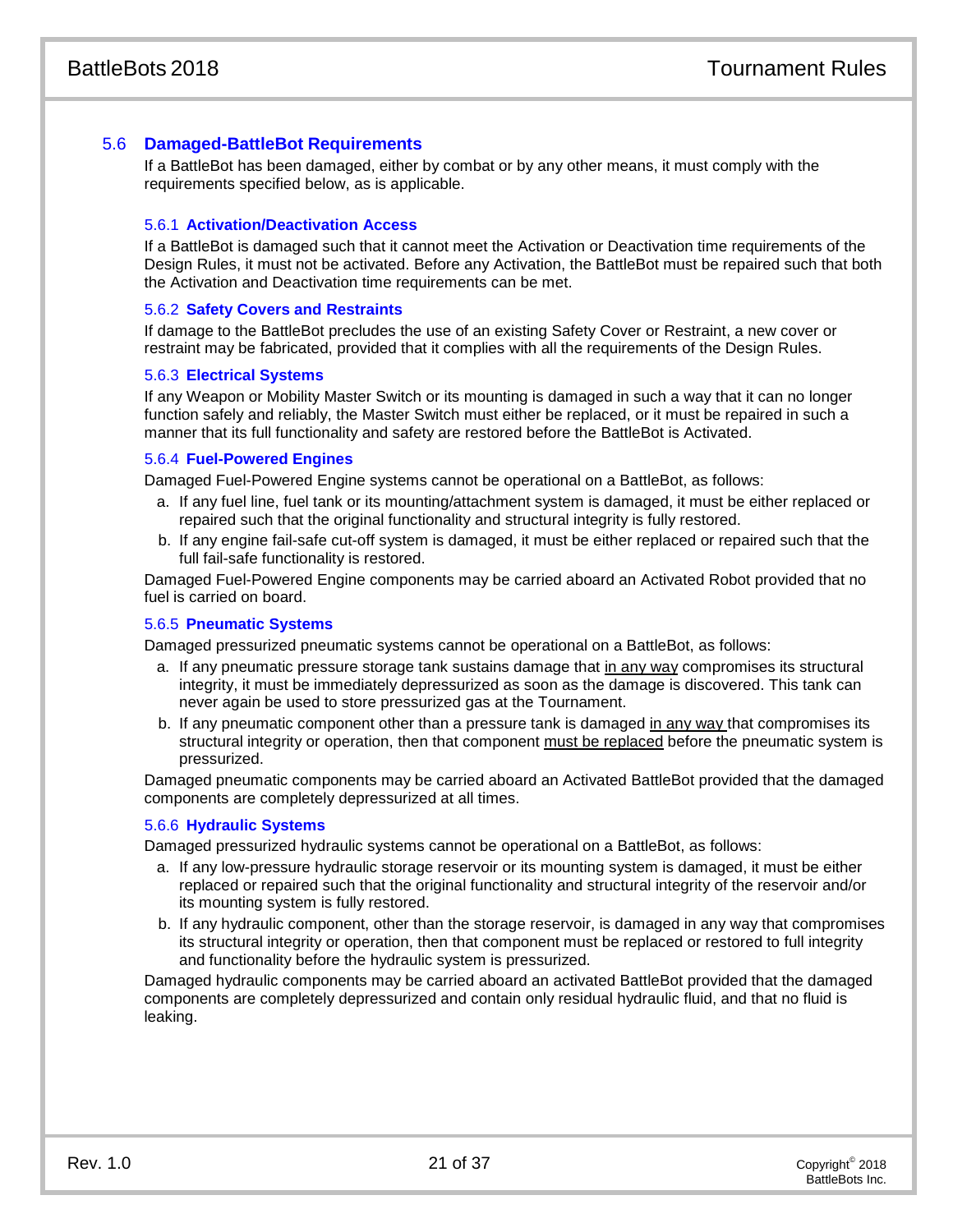# 5.6.7 **Flame Systems**

Damaged flame-producing systems cannot be operational on a BattleBot, as follows:

- a. If any flammable-gas pressure storage tank sustains damage that in any way compromises its structural integrity, it must be immediately depressurized as soon as the damage is discovered. This tank can never again be used to store pressurized gas aboard a Robot at this Tournament.
- b. If any flame system component other than a pressure tank is damaged in any way that compromises its structural integrity or reliability of operation, then that component must be replaced or restored to original integrity and functionality before the flame system is pressurized.

Damaged flame system components may be carried aboard an activated Robot provided that the damaged components contain no flammable gas or fluid.

#### 5.6.8 **Competitor Responsibility**

It is the responsibility of all Competitors to constantly check if their BattleBot has sustained any damage that requires repair or replacement as described herein. Checking for damage is particularly important immediately following a Match. Any deliberate Activation of a damaged BattleBot that fails to comply with the requirements of the Design Rules, or of this section 5.6, may result in the Disqualification of the BattleBot and its respective Team.

# 5.7 **BattleBots Officials and Safety**

If at any time during the Tournament, a BattleBots Official determines that a Robot poses a threat to Tournament safety, BattleBots Inc. reserves the right to require that specific modifications be made to the BattleBot. If such modifications are not possible, then the BattleBot may be Disqualified.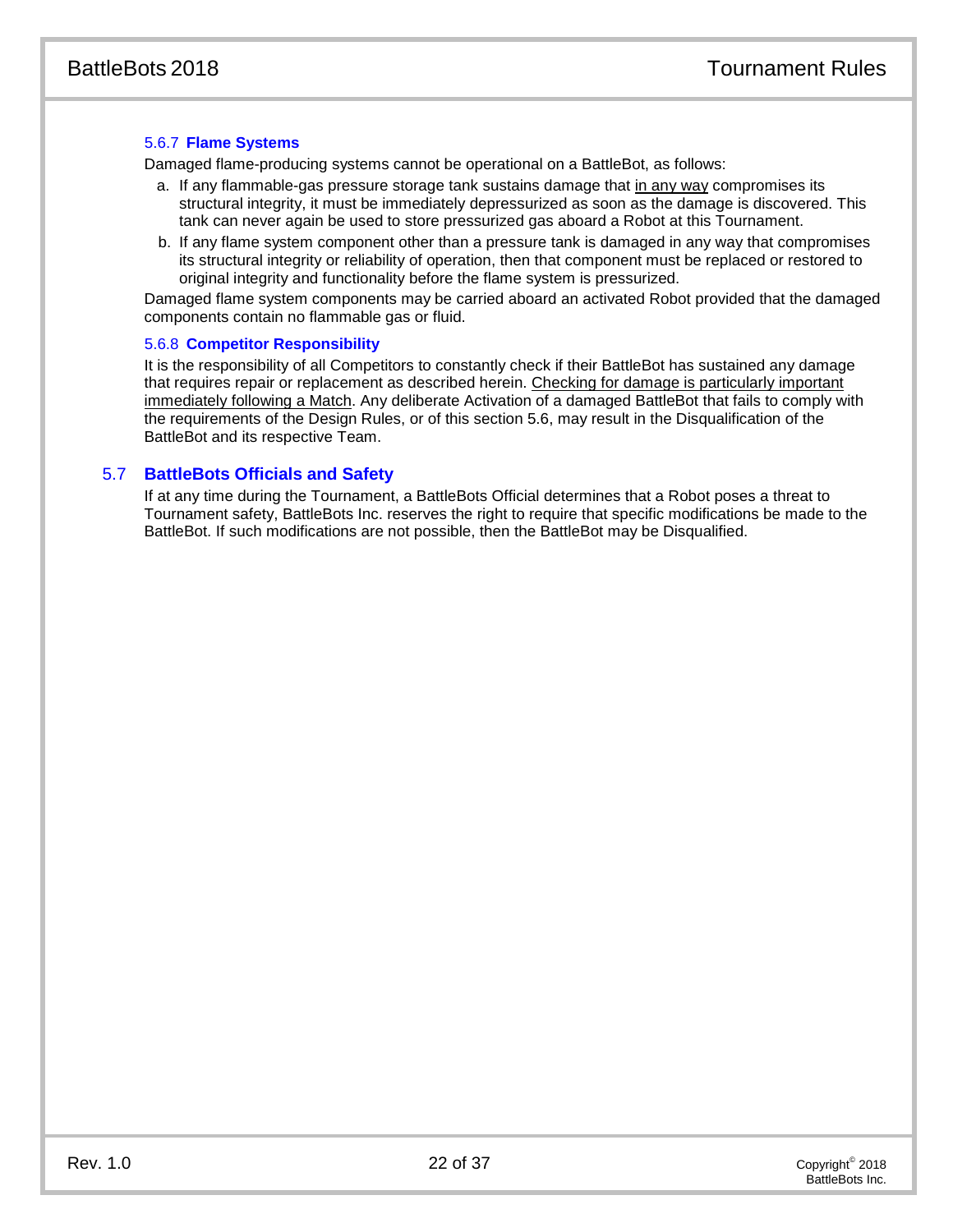# **6.0 Match Descriptions**

# 6.1 **Competition Terminology**

The following are definitions of additional terms used to describe Match competition.

# 6.1.1 **Tournament Definitions**

These are the basic terms used at the Tournament. Some terms may be defined more fully in other paragraphs.

- a. **Match**  A competition between two or more BattleBots. It can take two forms: "One-on-One Matches" or "Rumble Matches".
- b. **One-on-One Match**  A Match format where two Teams compete in one-on-one combat.
- c. **Rumble Match** A Match where more than two Teams compete with each other in the Arena at the same time. Some rules for Rumble Matches are different than for the One-on-One Matches.
- d. **Rematch**  A repeat Match when a previous Match was stopped or otherwise declared to not have been completed.
- e. **BattleBox or Arena** The armored venue where the Matches take place.
- f. **Round** One set of Matches, where all remaining Competitors are paired off and compete in order to advance in the Eliminations.
- g. **Hazards** Obstacles and other powered devices located in the BattleBox that are controlled by persons outside the BattleBox. Also referred to as "Arena Hazards".
- h. **Referee** A person who oversees and manages the operations in and around the BattleBox before, during and after a Match.

# 6.1.2 **Match-Specific Terminology**

Below are terms used to describe situations that can occur during Match competition.

- a. **Disabled** A BattleBot is not functioning correctly due to either an internal malfunction, or contact with the opposing Robot or Arena Hazard.
- b. **Disqualification** A BattleBot and its Team is no longer permitted to compete in the Tournament.
- c. **Engagement Avoidance** The situation when a BattleBot deliberately and continuously avoids contact with an opponent Robot that is actively pursuing it.
- d. **Fault** Occurs when a BattleBot starts moving along the Arena floor, starts a weapon moving, or initiates certain other actions before the official start of a Match.
- e. **Forfeit** A BattleBot loses a Match, either because it was not ready to compete at the scheduled time, or because of some specific Team, Operator or Robot action during a Match.
- f. **Incapacitated** In a Referee's opinion, a BattleBot is not Responsive for a specified period of time.
- g. **KnockOut** Occurs when the attack or deliberate actions of one BattleBot causes the opponent Robot to become Incapacitated.
- h. **Lifting** Occurs when one BattleBot controls an opponent Robot's translational motion by raising the drive mechanism of the opponent off of the Arena floor.
- i. **Grappling** Occurs when one BattleBot controls an opponent Robot's translational motion by using its weapon to grab and hold an opponent Robot to prevent its movement.
- j. **Pinning** Occurs when one BattleBot, through sheer force, holds an opponent Robot stationary (usually against the edge of the Arena) in order to Incapacitate it.
- k. **Postponement** Occurs when a Match is delayed from the originally scheduled time.
- l. **Radio Interference** Refers to the situation where a BattleBot becomes non-Responsive or noncontrollable due to the effect of the opponent Robot's remote-control signal.
- m. **Responsive** In a Referee's opinion, the BattleBot can display controlled and directed translational movement along the Arena floor. See ["7.4.8](#page-29-0) Restart After Robots Stuck" for a more detailed description.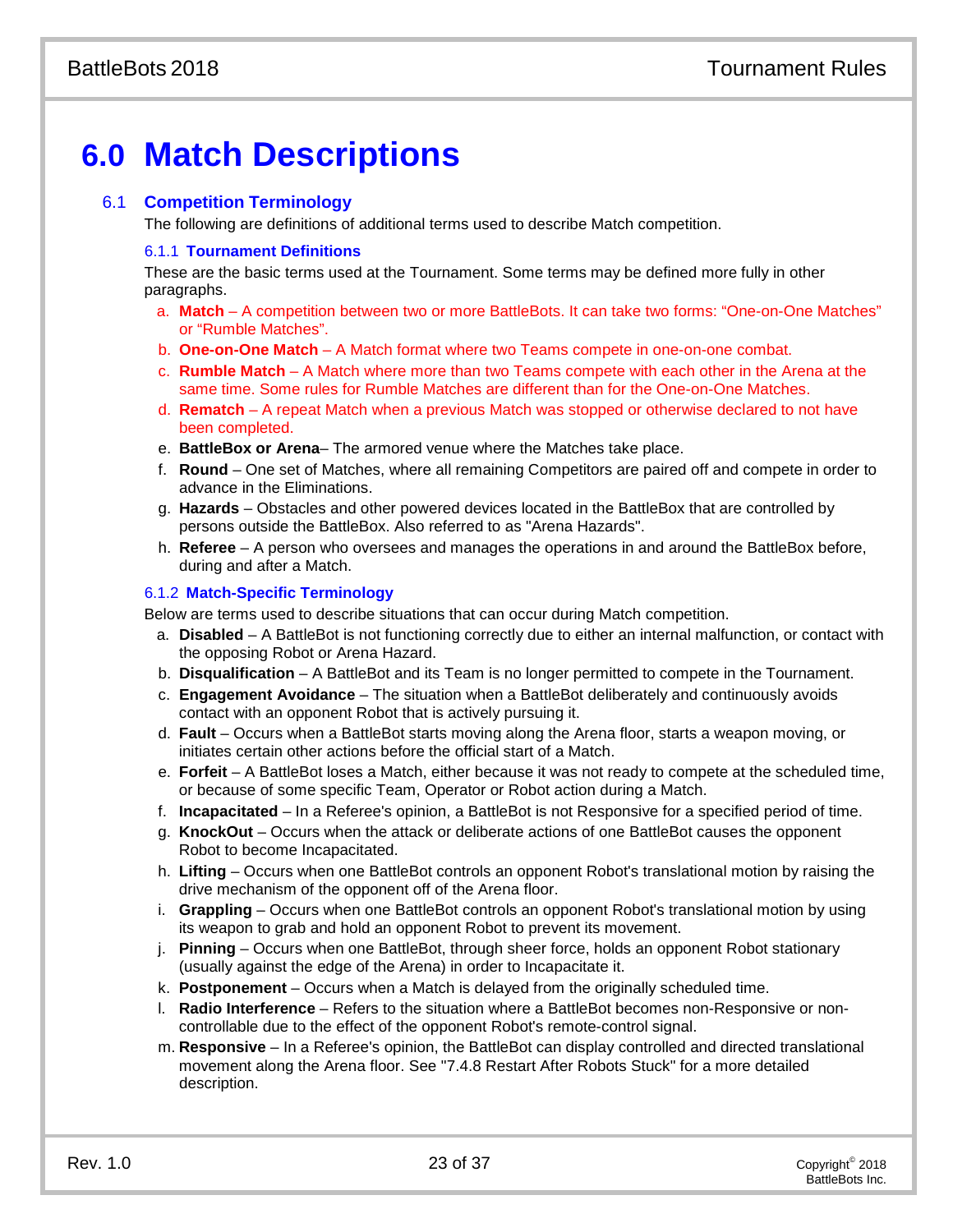- n. **Restart** Occurs after a Fault or a Timeout has been declared and the competing BattleBots are ready to continue.
- o. **Stuck** A BattleBot is hung-up on a part of the Arena, an Arena Hazard or an opponent Robot, such that it is effectively non-Responsive. A Robot that can move along the Arena spike railing, but cannot get back onto the Arena floor is also considered to be Stuck.
- p. **Tap-Out** A situation during a Match when a BattleBot's Operators decide that they no longer want to continue the Match, and concede the win to the opposing Team. **Tap-outs are not allowed**.
- q. **Technical KnockOut** Occurs when a BattleBot wins due to Incapacitation of the opponent BattleBot even though, in the Judges' opinion, no action of the winning Robot caused the opponent's Incapacitation.
- r. **Timeout** A temporary halting of a Match. Timeouts can be called by Referees or by BattleBots Officials.

# 6.2 **The BattleBox**

The BattleBox is the Arena in which Matches take place.

# 6.2.1 **BattleBox Description**

The BattleBox is a fully enclosed **48 foot** by **48 foot** rectangle raised **2 feet** off the ground. The BattleBox floor is approximately level, but is not guaranteed to be flat or smooth. The BattleBox employs certain "Hazards" and other obstacles that can block, damage and/or disable a Robot. The BattleBox may also contain debris and/or have damage from previous Matches.

Competitors are encouraged to use the Hazards and obstacles to their advantage. However, BattleBots Inc. is not responsible for any Robot damage caused by the BattleBox itself, the Hazards or debris within the BattleBox.

# 6.2.2 **No-Flame Zone**

The area within **10 feet** of the BattleBox walls and **8 feet** from the bottom of the roof truss is designated a "No-Flame Zone". BattleBots are not allowed to use any flames in this zone. A light gray line may be painted on the Arena floor to help indicate the boundary of the zone and Referees will warn Competitors if they use their flames near or within that area (ref. ["7.4.12](#page-29-1) ["Flame Off""](#page-29-1)).

Violation of the No-Flame Zone rules can result in a Team being Disqualified, or their flame effect can be disabled for the duration of the Tournament. The penalty levied for violation of the No-Flame Zone will be determined in BattleBots Inc. at its sole and absolute discretion.

# 6.3 **Matches**

# 6.3.1 **Match Format**

One-on-One Matches are started with the two BattleBots in colored squares on opposite sides of the BattleBox. Rumble Matches are started with each Team's BattleBot located at designated positions within the BattleBox.

Before the start, the Robots must be completely motionless within their respective squares. After the official start, the Robots fight in an attempt to damage and/or Incapacitate their opponent.

# 6.3.2 **Robot Weapon Operation**

At the beginning of a Match, a BattleBot must be able to demonstrate the effective operation of at least one of its powered weapon systems. If it cannot, it may Forfeit the Match.

# 6.3.3 **Match Time Limits**

Unless a Match terminates early (ref. ["6.3.4](#page-24-0) [Early Termination"](#page-24-0)), the Match will last for **3 minutes** of fighting time. The time limit does not include any time elapsed as a result of Timeouts.

# <span id="page-24-0"></span>6.3.4 **Early Termination**

A Match can be terminated early by Forfeit, Disqualification or Incapacitation. Tap-Outs are not allowed.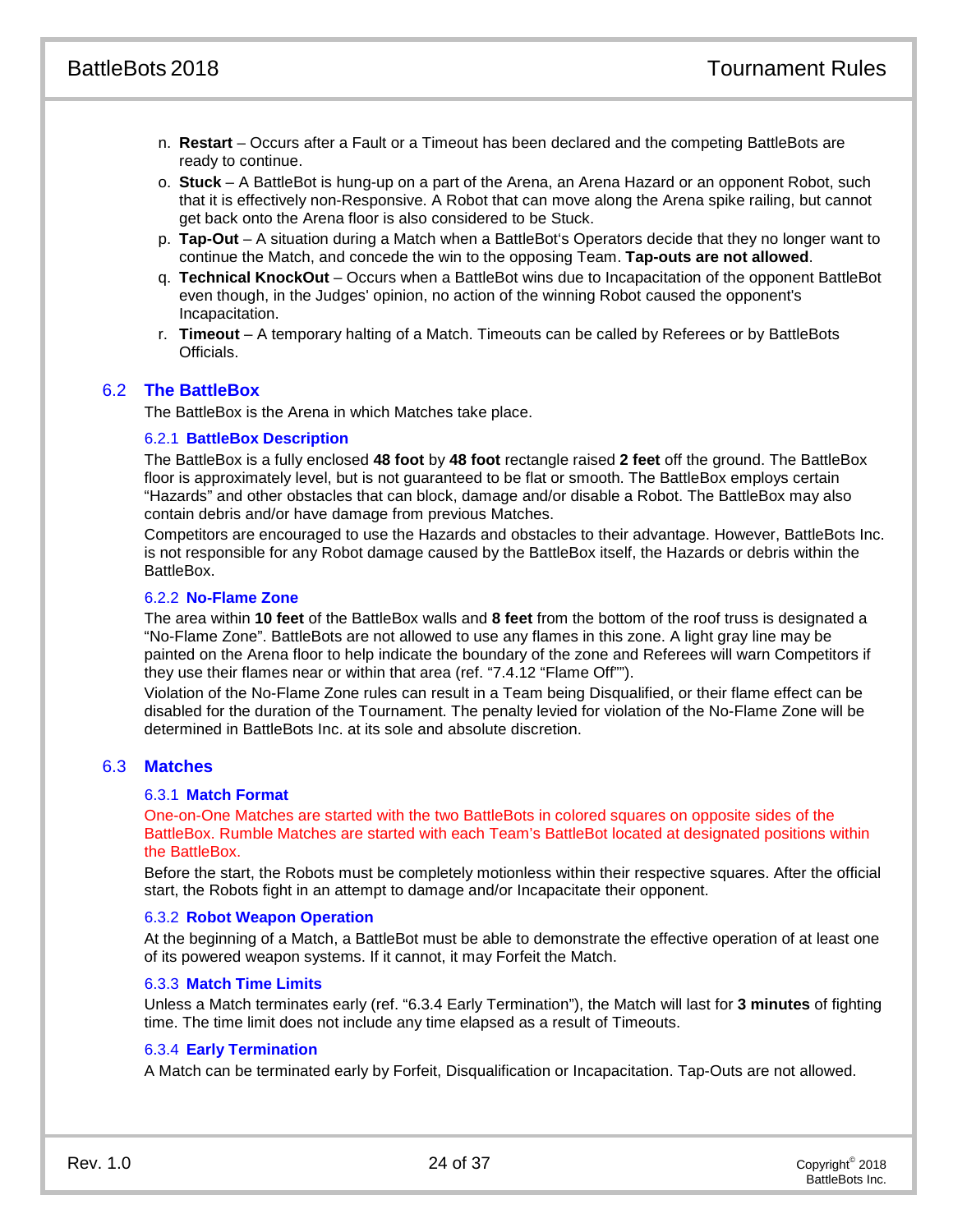# 6.3.5 **Time Between Matches**

Teams and their respective Robots may be required to compete in multiple Matches in one day. However, no Team will be required to compete in more than one Match in any **60 minute** period. Teams who are not prepared to compete after this period may be required to Forfeit.

There is no specified maximum time between Matches, and due to the scheduling of the Tournament and/or production related activities, Teams may have different amounts of time between their respective matches. BattleBots Officials will use reasonable efforts to schedule matches in a manner that minimizes the between-Match time differences.

## 6.3.6 **Match Postponement**

If a Team will not be able to compete in a Match as originally scheduled, e.g., due to problems with their BattleBot, they may request that the Match be postponed to a later time. All such requests are subject to the approval of BattleBots Officials, taking into account factors such as production and Tournament schedules, fairness considerations, etc.

After a Team has been granted a Match postponement, any subsequent requests for additional postponements must also be approved by the opposing Team in the affected Match, in addition to the approval process set forth above. Additionally, BattleBots Inc. reserves the right to postpone any Match for any reason in their sole and absolute discretion. Any such postponement will not count as a Teamrequested postponement.

# 6.4 **Tournament Judges**

Tournament "Judges" provide informed subjective decisions on the outcome of all Matches that do not terminate early pursuant to "6.3.4 Early Termination".

# 6.4.1 **Number of Judges**

There will be at least **3 Judges** for each Match. One or more additional "Guest" Judges may be added as determined by BattleBots Officers.

# <span id="page-25-0"></span>6.4.2 **Designated Head Judge**

BattleBots Officers may appoint one of the Judges to be the "Head Judge". The Head Judge will decide a Match winner in the case of a tie between the Judges.

# 6.4.3 **Judges' Duties**

Specific Match judging methods and criteria are defined in the chapter: "7.0 Contest Procedures". The Judges' general duties are:

- a. Deciding the outcome of Matches that do not end in Early Termination.
- b. Watching for technical or safety violations
- c. Provide guidance and recommendations regarding the disqualification of Teams and their Robots

# 6.5 **Referees**

Referees observe and supervise the Competitors before, during and after Matches.

#### 6.5.1 **Referee Assignment**

There will be **2 Referees** assigned to each Match.

#### 6.5.2 **Referees' Duties**

Specific duties and actions of Referees are specified in the chapter: "7.0 Contest Procedures". The general duties of Referees are:

- a. Starting Matches
- b. Stopping Matches early
- c. Declaring a win by KnockOut
- d. Declaring and administering Timeouts
- e. Watching for safety violations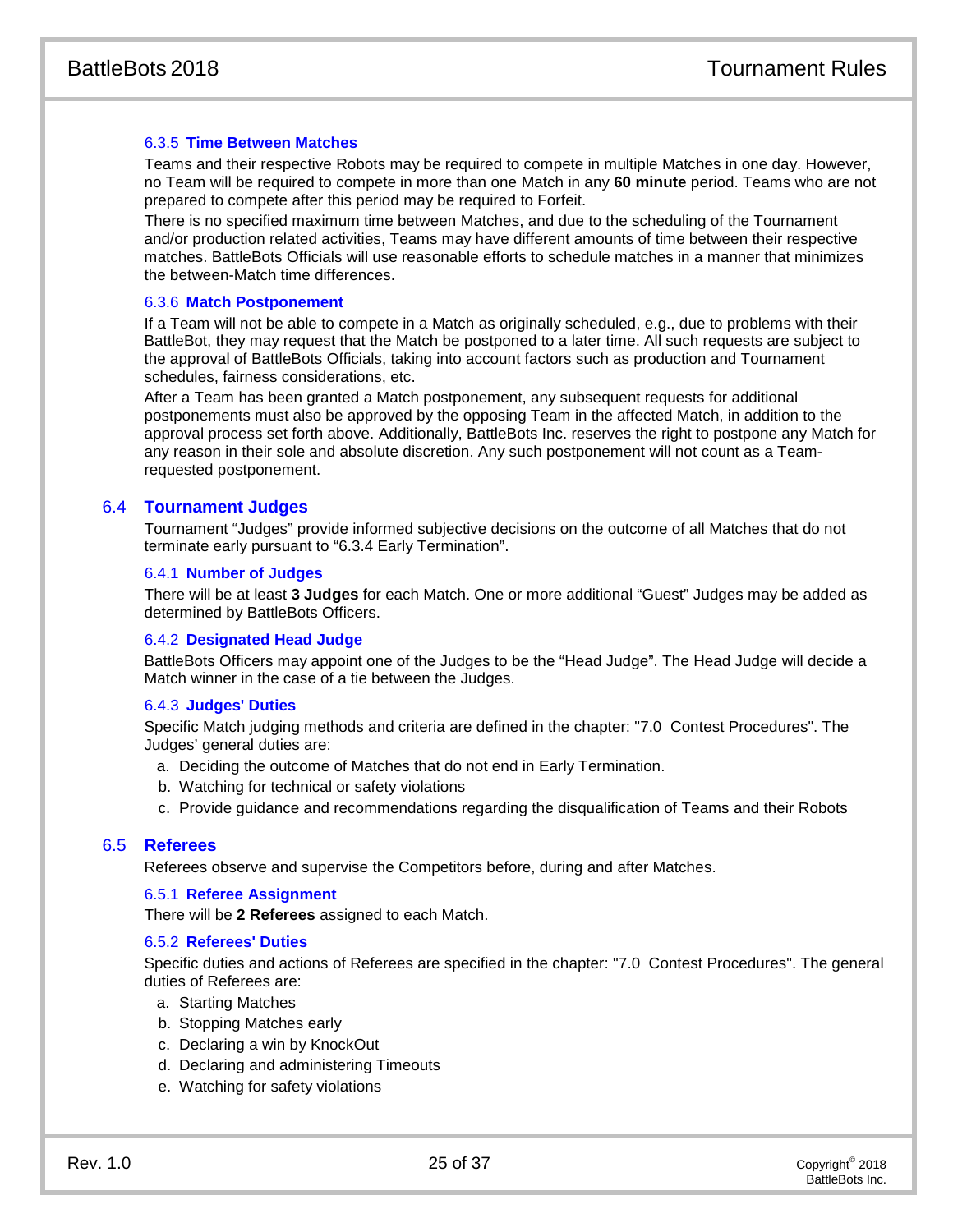# 6.5.3 **Referee Authority**

If at any time before or during a Match, a Referee observes disruptive or other inappropriate behavior by any Operator or Team support person in or around the Arena, the Referee has the authority to require that person to leave the Arena area immediately.

# 6.6 **CrewBots**

CrewBots coordinate the movement and safety of Robots near and inside the BattleBox.

# 6.6.1 **Robot Entry and Activation**

Prior to a Match, CrewBots may escort the Robots and appropriate Team members into place within the BattleBox. They then supervise and coordinate the Activation of the Robots and the exit of the Team members form the BattleBox

When the CrewBots are satisfied that everything is ready for the start of the Match, the CrewBot(s) will secure the BattleBox doors.

# 6.6.2 **BattleBox Entry During a Timeout**

If a Timeout is declared, CrewBots may enter the BattleBox to escort a Team member to their BattleBot to assist in separating the Robot from a Hazard, from the Arena itself, or from the opponent Robot. CrewBots may also enter the BattleBox for other reasons related to the safety or functioning of a Match.

# 6.6.3 **Post-Competition Actions**

At the end of the Match, the CrewBots open the BattleBox doors when they deem it safe to do so. No Team member is allowed to open the BattleBox doors.

CrewBots then supervise the Deactivation and damage-checking of the Robots. In certain circumstances a CrewBot, rather than a Team member, will Deactivate the Robot.

After Deactivation, the CrewBots coordinate the exit of the Robots and Team members out of the **BattleBox** 

# 6.6.4 **CrewBot Authority**

If at any time during a Tournament, a CrewBot observes disruptive or other inappropriate behavior by any Team member in the Arena area, the CrewBot has the authority to require that Team member to leave the Arena area and/or recommend that the Team be Disqualified from the Tournament.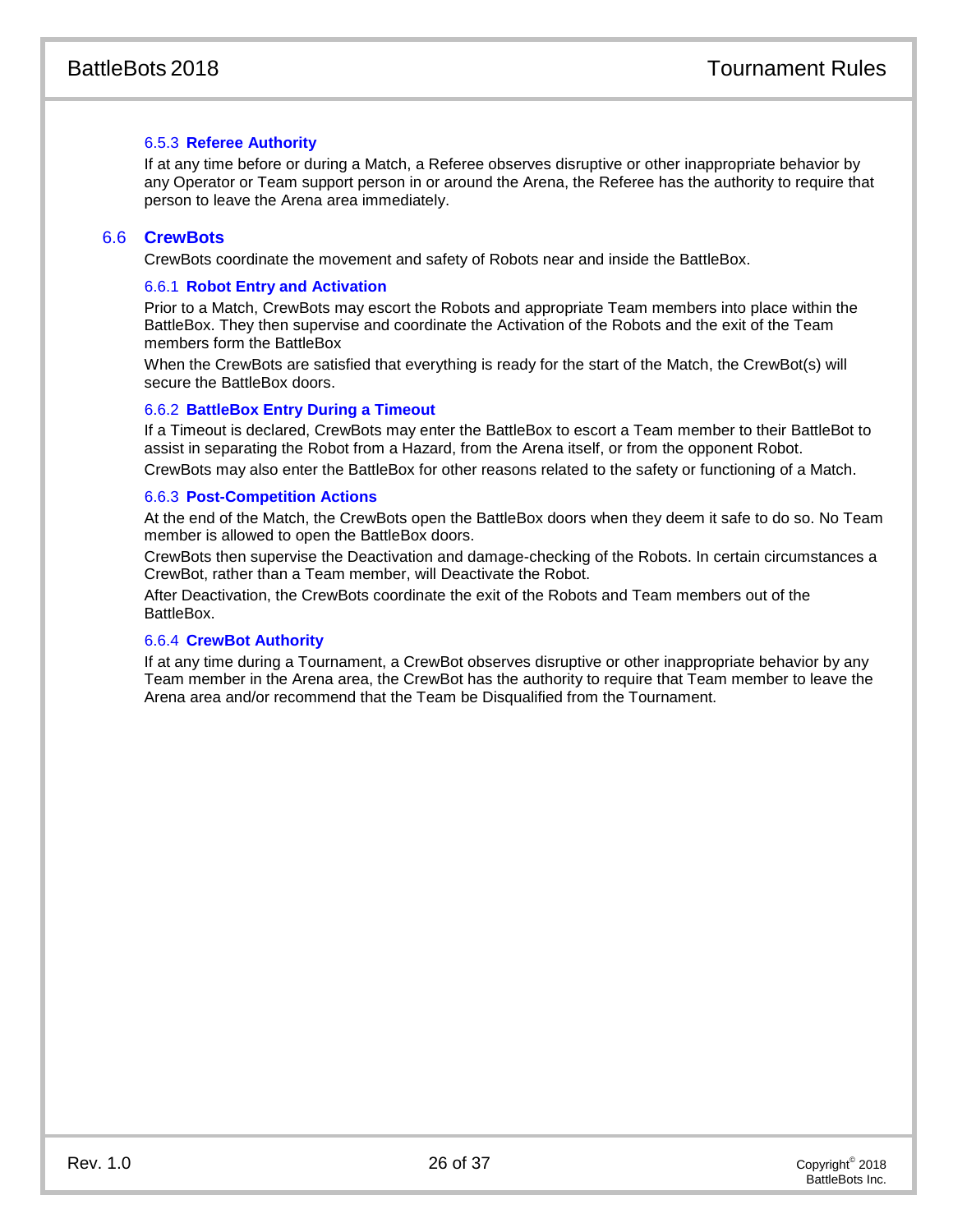# **7.0 Contest Procedures**

# 7.1 **Application of Procedures**

Contest procedures generally apply to both One-on-One and Rumble Matches. However, there are some differences for the Rumble Matches due to the additional Robots and Operators. Distinctions may also be made between individual BattleBots and MultiBots.

# 7.2 **Prior to Match Start**

# 7.2.1 **BattleBox Pit Crew**

All of a Team's Pit Crew members can be used to move the BattleBot into and out of the BattleBox. During the Activation and Deactivation of a BattleBot, at most **one** Pit Crew member per BattleBot can be present in the BattleBox.

# 7.2.2 **MultiBot Segment Weights**

If a BattleBot is a MultiBot, and if no segment of the MultiBot obviously weighs more than the combined weight of all of the other segments, then the Judges must be informed prior to the Match of the weights and descriptions of each of the segments.

# 7.2.3 **Failure to Start Engine**

If a Team is unable to start their Robot's Fuel-Powered Engine within **60 seconds**, the Team can request a Postponement. The Postponement must be approved by BattleBots Inc. or the Producers.

# 7.2.4 **Initial Robot States**

Prior to the start of a Match, all BattleBots must be in position and not moving. Specifically:

- a. For a One-on-One Match, each BattleBot must start completely inside its starting square. For a Rumble Match, each BattleBot must start at the location defined by BattleBots officials.
- b. Each BattleBot must be motionless on the floor.
- c. All external components of weapons must be motionless.
- d. Any Fuel-Powered Engine must be running at idle speed.
- e. Any flame system must not be ignited.
- f. Spring-powered devices may have been armed via remote control.
- g. Autonomous functions may have been remotely enabled.

# 7.3 **Beginning of the Match**

# 7.3.1 **Starting Lights**

"Starting Lights" are a grouping of lights visible to the Operators. Unless otherwise authorized by the Referees, Robot combat will only take place in the Arena when the Starting Lights are Green.

# 7.3.2 **Countdown to Start**

The Referees will determine when each BattleBot and Team is ready to start, at which time an Operator from each Team will press a button to indicate their Team's readiness to begin the Match. After both Teams have indicated their readiness, the Match will start when the Starting Lights turn from Red to Green. In some circumstances, the Referees may verbally start the Match.

# 7.3.3 **Match Start**

The Match officially starts at the moment the Starting Lights first turn to Green, or if the Referees verbally declare the start.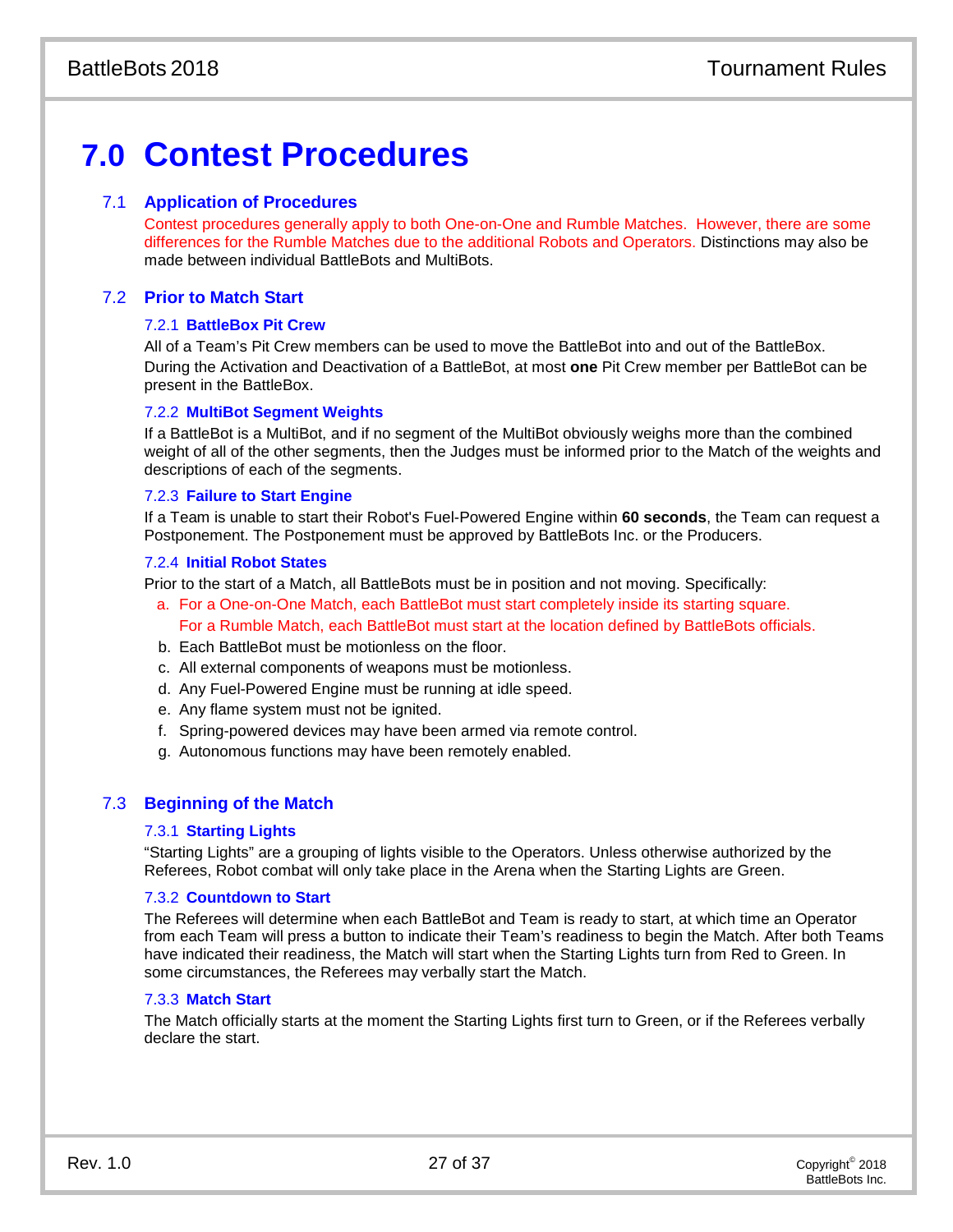# 7.3.4 **Fault**

If a Referee or Judge notices premature Robot movement or any other violation of starting procedure, he or she may declare a Fault, and require a Restart. Operators must cease all Robot movement and follow the instructions of the Referees for a Restart.

If a BattleBot Faults more than **two times** in a single Match, the Team may Forfeit the Match.

# 7.3.5 **Restart After a Fault**

A Restart must begin with all BattleBots back in their starting positions and complying with all the requirements of "7.2.4 Initial Robot States". The Referees may choose to verbally restart the Match.

# 7.4 **During the Match**

The descriptions in this section 7.4 all apply to One-on-One Matches and most apply to Rumble Matches. Differences for the Rumble Matches are described in section 7.7.

# 7.4.1 **Referee Decisions**

Each Referee must observe his or her Operators and their BattleBot to check and respond to one or more of the following:

- a. Pinning, Lifting or Grappling
- b. One or both Robots Stuck
- c. Incapacitation
- d. Deliberate avoidance
- e. Disallowed flame operation
- f. Radio Interference

Each is described in more detail below.

# 7.4.2 **Timeouts**

Any Referee can call for a Timeout to stop the Match. All Operators must immediately stop the movement of their Robots and their weapons. Flying Robots must land. The subsequent actions of the Referees, Operators and BattleBots Officials will depend upon the circumstances that resulted in the Timeout.

# 7.4.3 **Pinning**

Robots may not win by pinning their opponents. Referees will allow pinning for a maximum of **10 seconds** per pin then the Referee will instruct the attacker to release. If, after being instructed to do so, the attacker is able to release but does not, the Team may be Disqualified.

A weapon that is designed to partly or completely cover (smother) an opponent Robot is allowed. However, covering a Robot may be considered Pinning, depending upon which Robot is in control.

# 7.4.4 **Lifting**

Robots may not win by lifting their opponent's Robot off the floor. Referees will allow lifting in one location for a maximum of **10 seconds** per lift unless the lifting Robot is actively moving around the Arena. If the Robot is actively moving during the lift, the time limit is **30 seconds** after the start of the lift. After the applicable time, the Referee will instruct the lifting Robot to stop the lifting. If, after being instructed to do so, the attacker is able to stop the lifting but does not, their BattleBot may be Disqualified and Forfeit the Match.

# 7.4.5 **Grappling**

Robots may not win by using a weapon or other means to grab and hold the opponent Robot. Referees will allow the Grappling to continue for maximum of **30 seconds**. After that time, the Referee will instruct the Grappling Robot to release. If, after being instructed to do so, the attacker is able to release but does not, their BattleBot may be Disqualified and Forfeit the Match.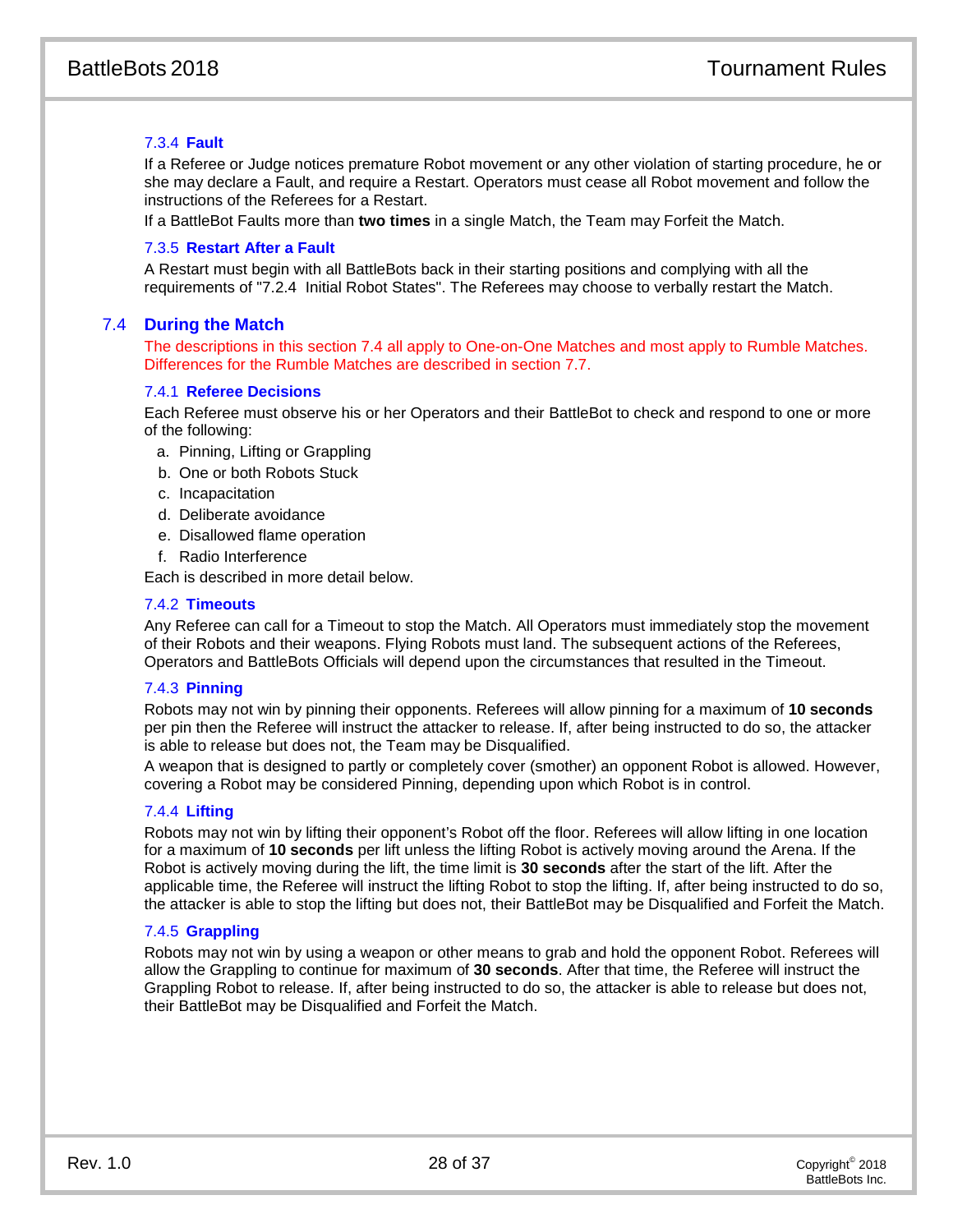# 7.4.6 **Single Robot Stuck**

If a single BattleBot or MultiBot segment becomes Stuck during a Match, the action taken will depend upon timing and other factors:

- a. During a Match, if the BattleBot or MultiBot segment becomes Stuck to any part of the BattleBox, the Operators must be able to use the remote control to free their stuck Robot in **20 seconds** or less. Otherwise, the BattleBot or MultiBot segment may be declared Incapacitated.
- b. If a BattleBot or MultiBot segment becomes Stuck within the first **60 seconds** of the Match, and remains Stuck for the specified 20 seconds, the Match may be stopped. If both competitors agree, the stuck Robot will be freed and the Match will be immediately re-started for the full time limit.

There is no prohibition against a Robot attempting to free a Stuck opponent Robot.

# 7.4.7 **Multiple Robots Stuck**

If two BattleBots become simultaneously Stuck during a Match, the action taken will depend upon the situation, as follows:

- a. If two single BattleBots, or a single BattleBot and a MultiBot segment are Stuck together, or are both Stuck on the BattleBox, the Referees will declare a Timeout.
- b. If two or more segments of the same MultiBot become Stuck together, or become simultaneously Stuck on the BattleBox, no Timeout will be declared.
- c. During the Timeout, and if safe to do so, the CrewBots will attempt to separate and, if necessary, right the Robots. The Match will then Restart if both of the Stuck Robots are able to continue.
- d. If it is unsafe to unstick the Robots and more than **60 seconds** have elapsed in the Match, the Judges will decide the Match winner.
- e. If it is unsafe to unstick the Robots and less than **60 seconds** have elapsed in the Match, a Rematch will be scheduled. If a Rematch is not possible, the Judges will decide the Match winner.

# <span id="page-29-0"></span>7.4.8 **Restart After Robots Stuck**

When two Robots are separated after being stuck together, the CrewBots will turn upright any inverted Robots. The CrewBots will also attempt to locate and orient the two Robots such that they cannot immediately make contact on restart without first maneuvering.

The Referees will verbally restart the Match.

#### 7.4.9 **Responsiveness**

A Robot is considered Responsive if it can display some kind of controlled translational movement along the Arena floor. A Robot that is randomly moving around the Arena, and does not correctly respond to signals from the remote controls is considered to be non-Responsive. A Robot that can only rotate in place due to partial failure of the drive mechanism is considered to be non-Responsive.

# 7.4.10 **Radio Interference**

If Radio Interference occurs during a Match, a Team must immediately tell the Referee. A Timeout will be called and a reasonable attempt will be made to eliminate the interference. In the case of an unresolved Radio Interference issue, BattleBots Officials reserve the right to declare that one Robot is the Match winner.

# 7.4.11 **Flame Effects**

Flame effects are intended for "showmanship" rather than as a weapon. However, if a Robot using flame effects damages an opponent, that damage will be considered valid.

# <span id="page-29-1"></span>7.4.12 **"Flame Off"**

If a Referee notes that a Robot operates its flame system within the No-Flame Zone (ref. 6.2.2), the Referee will declare "Flame Off", and the Operator must turn off the flame immediately. Failure to comply may result in the Team forfeiting their Match.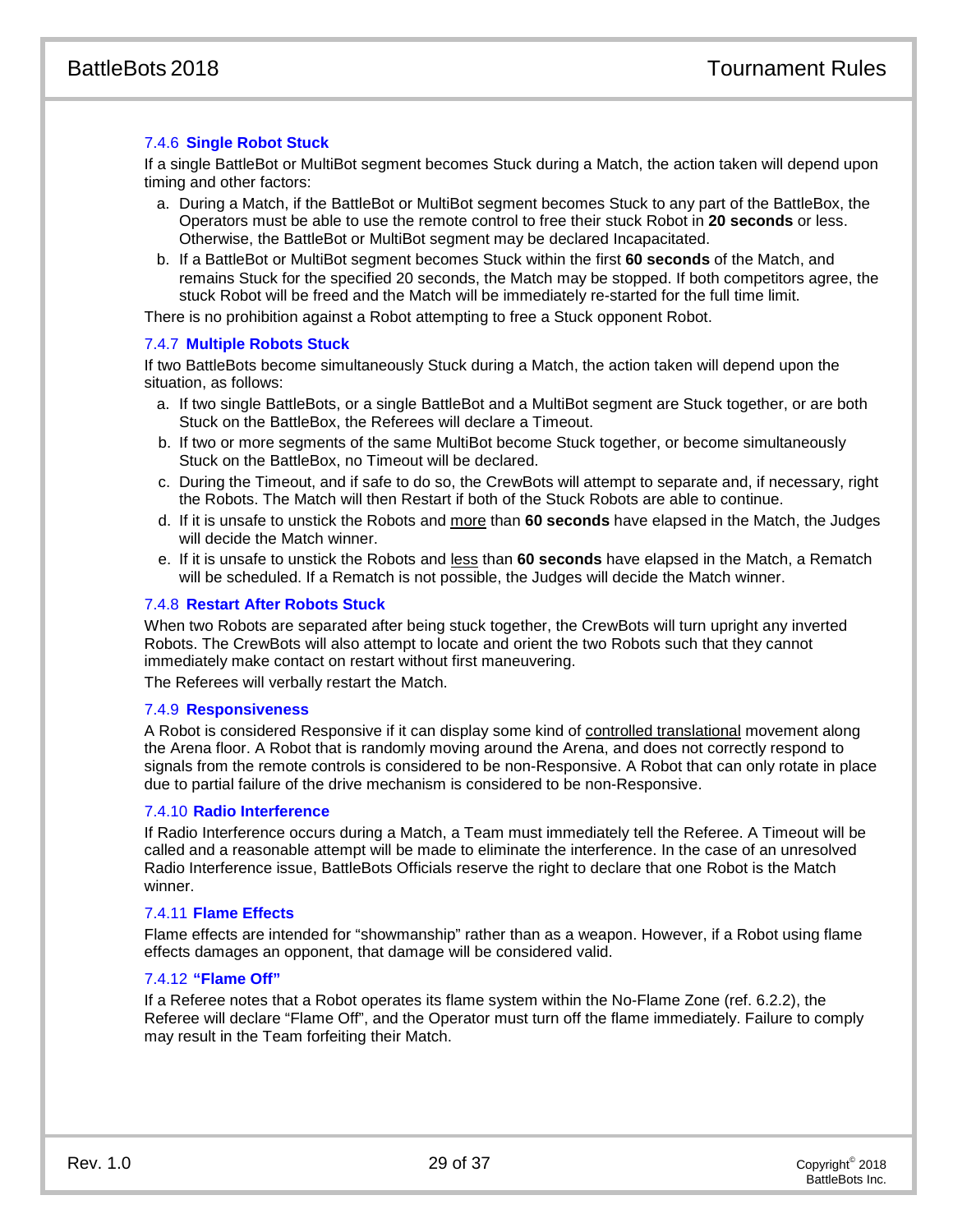# 7.4.13 **Flame System Failure**

If an Operator is unable to turn off their flame system, the match will be stopped and the offending Robot is to be driven to the center of the BattleBox (and away from the opponent Robot) until the flame system runs out of gas.

Depending upon the circumstances, BattleBots Officials may chose to re-start the Match, or to declare the other Robot the Match winner by default.

# 7.4.14 **Robot Fire**

If a Robot begins to smoke or catches fire, the Match may be stopped, and the opponent Robot(s) will be moved as far from the burning Robot as practical.

If safe, CrewBots may attempt to extinguish the fire. However, BattleBots Officials have no obligation to attempt to extinguish the fire, or to permit anyone to enter the Arena while the Robot is burning.

# 7.5 **One-on-One Match Winner**

At the conclusion of each One-on-One Match, the winner will be decided by the following criteria:

# 7.5.1 **Forfeit Due To Rules Violation**

If the Judges unanimously agree that one Team's BattleBot was violating any Tournament Rule, then the opposing Team will be declared the winner by Forfeit.

# 7.5.2 **Forfeit Due To Engagement Avoidance**

If a Referee believes that an Operator is deliberately avoiding the engagement of their BattleBot with the opponent Robot, the Referee will notify that Operator that their BattleBot must make physical contact with, or otherwise engage, the opponent Robot. If the Operator does not attempt to comply, the Referee may declare that the Operator's Team Forfeits the Match.

# 7.5.3 **Single Incapacitation KnockOut**

During a Match, a Robot or MultiBot segment must at any time be able to demonstrate that it is Responsive. This is confirmed as follows:

- a. At any time and for any reason, a Referee can request that a Team's Operators show that their Robot or MultiBot segment is Responsive.
- b. After the request, the Referee will allow approximately **20 seconds** (the final 10 seconds of which will be verbally counted down) for the Operators to demonstrate that the Robot or MultiBot segment can exhibit controlled translational movement.
- c. If the Robot or MultiBot segment cannot demonstrate that it is Responsive before the end of the countdown, it will be declared Incapacitated.
- d. If the Referees both agree that a Robot or MultiBot segment is obviously non-Responsive, they may declare it to be Incapacitated without a count-down.

If one Team's BattleBot becomes Incapacitated, then the opponent Team will be declared the winner. The win will be considered a KnockOut.

The Referees' decision in regards to when an Incapacitated Robot is deemed Knocked Out shall be final and not subject to challenge or appeal.

# 7.5.4 **MultiBot Incapacitation**

A BattleBot with a MultiBot configuration will be considered Incapacitated when more than **60% by weight** of the combined MultiBot segments has been declared Incapacitated.

# 7.5.5 **Flying Robot Incapacitation**

A flying Robot will be considered Incapacitated when it can no longer fly or move along the Arena floor in a controlled fashion.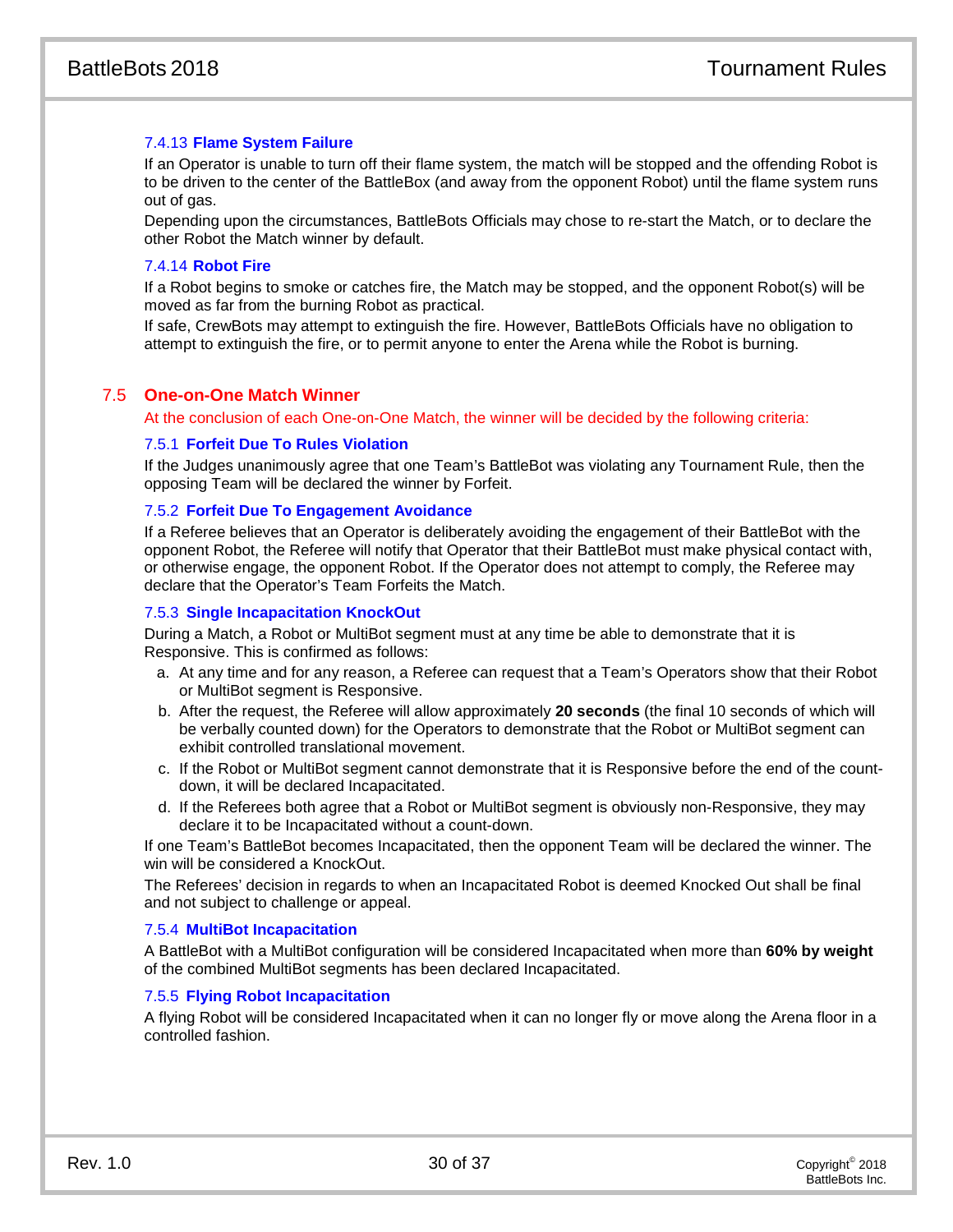# 7.5.6 **Multiple Incapacitation**

If both Robots become Incapacitated, but not simultaneously, the Robot that became Incapacitated last will be declared the winner. The determination of which Robot was last-Incapacitated will be decided by the Judges in their sole and absolute discretion. The Judges may review Match video footage to determine the order of Incapacitation.

A win due to Multiple Incapacitation will be considered a Technical KnockOut.

# 7.5.7 **Simultaneous-Action Incapacitation**

If some action by one or both of the Robots ("Action") causes both Robots to become Incapacitated within **5 seconds** of the Action, a "Simultaneous-Action" Incapacitation will be declared, and the following procedure will be used to determine a winner:

- a. If the Action occurred more than **60 seconds** after the start of the Match, the Judges will decide the winner.
- b. If the Action occurred less than **60 seconds** have elapsed during the Match, a rematch may be scheduled. If a rematch is not possible, the Judges will decide the winner.

A win due to Simultaneous-Action Incapacitation will be considered a Technical KnockOut.

# 7.6 **Judges' Determination of Match Winner**

Certain criteria and methods are used by the Judges to decide a Match winner in the event a winner is not determined during the course of a Match (i.e., neither Robot is Incapacitated, Knocked Out, Disqualified, etc. during the duration of the Match).

# 7.6.1 **Judging Criteria**

The judging criteria uses four factors, each which is assigned a point value, as follows:

#### **Damage – 2** Points

Through deliberate action, a Robot either directly, or indirectly using the Arena Hazards, reduces the functionality, effectiveness or defensibility of an opponent. Damage is not considered relevant if a Robot inadvertently harms itself. Also, if a pressure vessel or a rapidly spinning device on a Robot fragments, any damage to an opponent will not be considered "deliberate".

# **Aggression – 1** Point

Aggression is judged by the frequency, severity, boldness and effectiveness of attacks deliberately initiated by a Robot against its opponent using its powered weapon(s). If a Robot appears to have accidentally attacked an opponent, that act will not be considered Aggression. Consideration is also given if the attacking Robot is risking serious damage on each attack.

Continuous ramming attacks using a wedge or other passive armor and without using a powered weapon can reduce a Robot's comparative Aggression score.

#### **Control –** 1 Point

Control means a Robot is able to attack an opponent at its weakest point, use its weapons in the most effective way, avoid Arena Hazards, and minimize the damage caused by the opponent or its weapons.

#### **Strategy –** 1 Point

The Robot exhibits a combat plan that exploits the Robot's strengths against the weaknesses of its opponent. Strategy is also defined as a Robot exhibiting a deliberate defense plan that guards its weaknesses against the strengths of the opponent. Strategy can also involve using the Arena Hazards to gain an advantage.

More detailed descriptions of these terms are provided in the BattleBots Judges' Guide.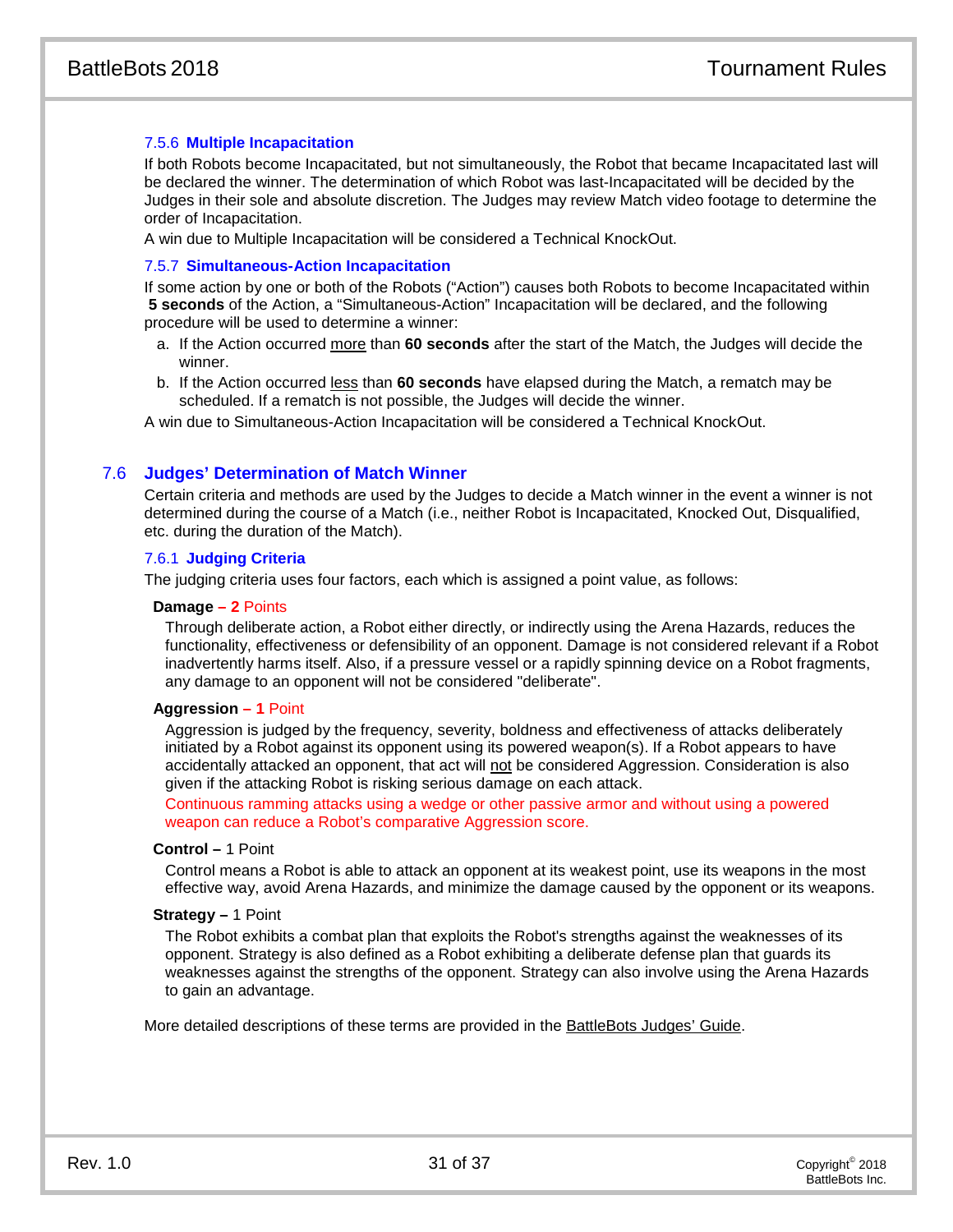# 7.6.2 **Points Calculation**

For each of the above criteria, the Judge assigns points to one Robot or the other. The Damage points can be split between the two Robots if the Judge determines that both Robots have equal (or no) damage.

Each Judge then adds up their points, and the Robot with the most points is that Judge's choice for the winner. The Match winner is then selected as the choice of the majority of the Judges.

For example, a Judge might give both Damage points and a single Control point to the Red-square Robot, but gives the Aggression and Strategy points to the Blue-square Robot. In this case, the Judge would declare the Red-square Robot to be his or her winner even though the Red-square Robot had a simple strategy and showed little aggression.

If no Robot has a majority vote of the Judges, the outcome of the Match will be decided by the Head Judge (ref. ["6.4.2](#page-25-0) [Designated Head Judge"](#page-25-0)).

# 7.6.3 **Decisions are Final**

All Judges' decisions in regards to the outcome of a Match are final and binding upon all Competitors. Judges' decisions are not subject to challenge or appeal.

# 7.7 **Rumble Match Differences**

When three or more Teams compete in a Rumble Match, some of the rules and procedures are different to account for the larger number of BattleBots and Operators.

# 7.7.1 **Starting Positions**

Robots start the Match in assigned positions located around the edges of the Arena. All segments of any MultiBot must be touching each other.

# 7.7.2 **Match Start**

When all of the Teams indicate to the Referees that they are ready, the Referees will verbally start the Match, rather than using the Starting Lights.

# 7.7.3 **Faulting Robot**

If the Referees or Judges determine that a Robot Faulted at the start of the Match, then that Robot cannot be declared the winner. There will be no Restart as the result of a Fault.

# 7.7.4 **Stuck Robots**

If one or more Robots or MultiBot segments become Stuck, no Timeout will be declared to free the Stuck Robot(s).

# 7.7.5 **Single Robot Responsive**

If only one Robot is Responsive at the conclusion of the Match, it will be declared the winner.

# 7.7.6 **Multiple Responsive Robots**

If at the end of the Match, more than one Robot is Responsive, or it cannot be determined which Robot was last-Responsive, the winner will be selected from the Responsive or the last-Responsive Robots as follows:

- a. Each Judge, based on their subjective evaluations of Damage, Aggression, Control and Strategy, will vote for the Robot they think won the Match.
- b. If one Robot receives more votes than any of the others, it will be declared the Winner.
- c. If there is a Judge's tie between two or more Robots, a BattleBots Executive Officer will break the tie by adding his vote.

# 7.7.7 **No Robots Responsive**

If no Robot is Responsive at the conclusion of the Rumble Match, the last Robot to become non-Responsive will be declared the winner. The Judges will decide by majority which of the Robots was the last to become non-Responsive.

If it cannot be determined which Robot became non-Responsive last, the Judges will declare a winner selected from the last-Responsive Robots, using the method described in "7.8.6 Multiple Responsive Robots".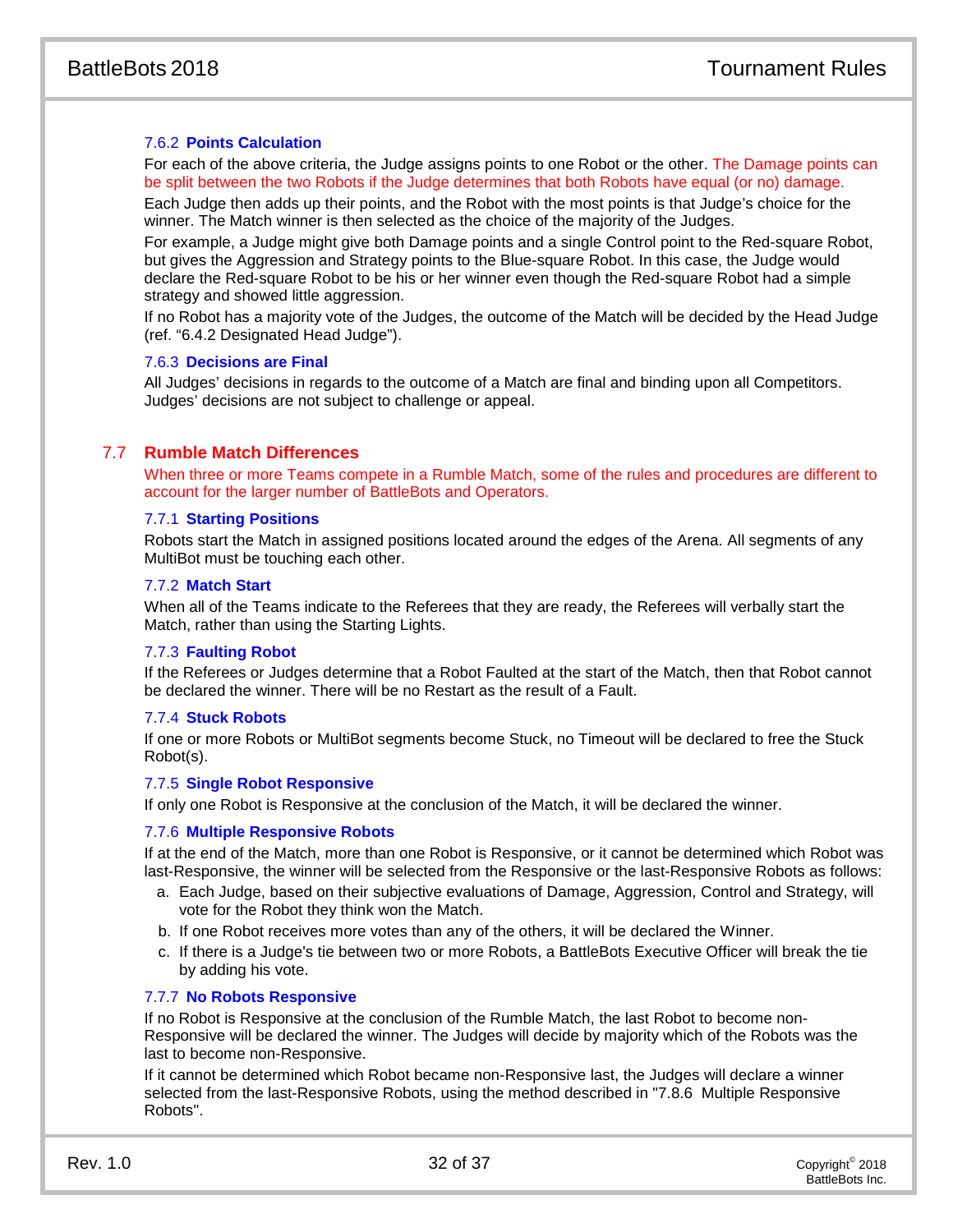# 7.7.8 **MultiBot Responsiveness**

If more than **60% by weight** of the segments of a MultiBot are declared Incapacitated, all of the segments (the complete MultiBot) will be declared Incapacitated. In this case, any remaining Responsive segments cannot offensively engage any opponent Robot. However, if any remaining segment can make one or more non-responsive segments Responsive (e.g., by up-righting an inverted segment), such that less than 60% of the segments by weight are Incapacitated, then the MultiBot will be declared as once again Responsive.

# 7.8 **Disqualification and Forfeit**

# 7.8.1 **Complying with Officials**

During a Match, any Team member who deliberately fails to comply with any Referee's or CrewBot's instruction may be Disqualified.

# 7.8.2 **Safety/Tech Violation**

If a Judge, Referee or other BattleBots Official observes a safety or technical violation, he or she may declare a Timeout to discuss the matter with other BattleBots Officials and the Judges. If the Officials and Judges reach a unanimous decision, they may Disqualify the applicable Team.

# 7.8.3 **Operator/Team Behavior**

If a Referee observes disruptive or other inappropriate behavior by a Competitor on the Arena platform, the Referee can call a Timeout to instruct the Team member to leave the platform. If the affected Competitor is an Operator, and the Robot cannot compete without that Operator, the Team may be declared to have lost by Forfeit.

# 7.8.4 **Attacking Arena Hazards**

The deliberate attacking of any Arena Hazard by a Robot is strictly prohibited. If any Judge, Referee or other BattleBots Official believes that a Robot is deliberately attacking a Hazard, a Timeout may be called to discuss the situation with the Judges. If it is determined that the Robot was deliberately attacking a Hazard, the Team may be declared to have lost by Forfeit.

# 7.8.5 **Attacking After a Match**

After a Match has concluded, if a Robot deliberately attacks an opponent Robot, the Team of the attacking Robot may be Disqualified or Expelled, at the judgment of BattleBots Officials.

# 7.9 **BattleBots Authority**

BattleBots Officials may at any time, including during a Match, Disqualify any Team that they believe has committed a safety or technical violation.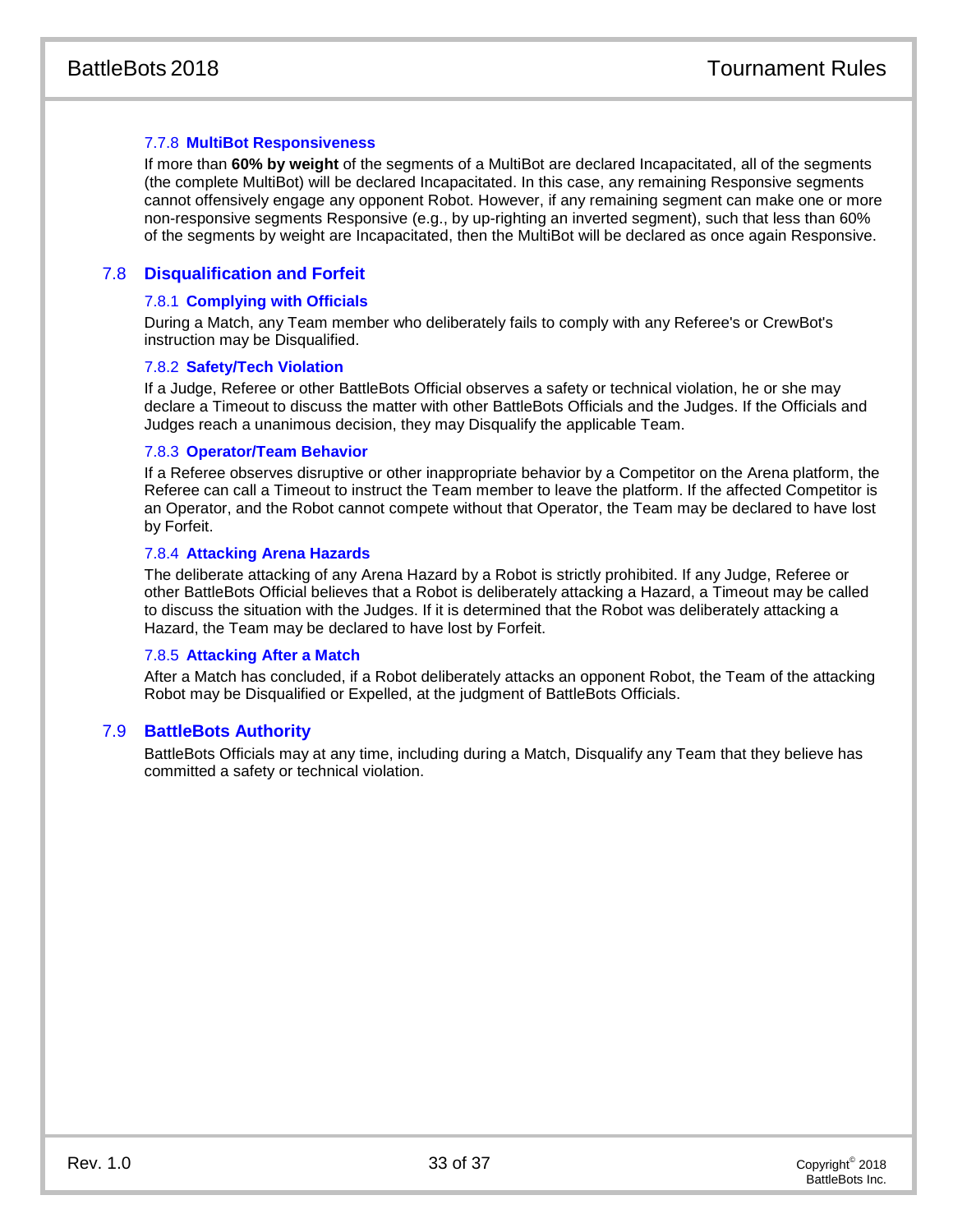# **8.0 Tournament Format**

This entire section has been revised for 2018

# 8.1 **Contestants**

The contestants in the Tournament are initially composed of:

- a) **48** Entrant Teams
- b) Multiple "Backup" Teams

# 8.2 **Activity Types**

The Tournament consists of the following types of activities:

- 1. Fight Card.
- 2. Championship Rounds.

3. Other possible formats.

Each is described below.

# 8.3 **Fight Card**

The Fight Card is used to determine new rankings for the BattleBots. It works as follows:

- a) Entrant and Backup Teams will each compete in up to four Matches.
- b) Matches can be in One-on-One or Rumble format.
- c) The Producer determines the match-ups, based on the existing rankings
- d) The results of the Matches will be used to calculate new rankings, described farther below.

# 8.4 **Championship Rounds**

The Championship Rounds use a standard single-elimination, 4-round format with One-on-One Matches. Selection criteria for participating Teams are described below in paragraph 8.7.

# 8.4.1 **Round 1 ("Sweet 16")**

This first round will consist of **8 Matches** between **16 Teams**.

# 8.4.2 **Round 2 Quarter Finals ("Great 8")**

The **8 winners** of Round 1 will compete in **4 Matches**.

# 8.4.3 **Round 3 Semi-Finals ("Final Four")**

The **4 winners** of Round 2 will compete in **2 Matches**.

# 8.4.4 **Tournament Finals "Championship Match"**

The **2 winners** of the Semi-Finals will compete for the Tournament Championship.

# 8.5 **Other Possible Formats**

At Producer's discretion, other types of competition formats may be included in the Tournament. Some format possibilities are:

- 1. Bounty One-on-One.
- 2. Tag-Team.
- 3. Round-Robin.
- 4. Grudge Match
- 5. Exhibition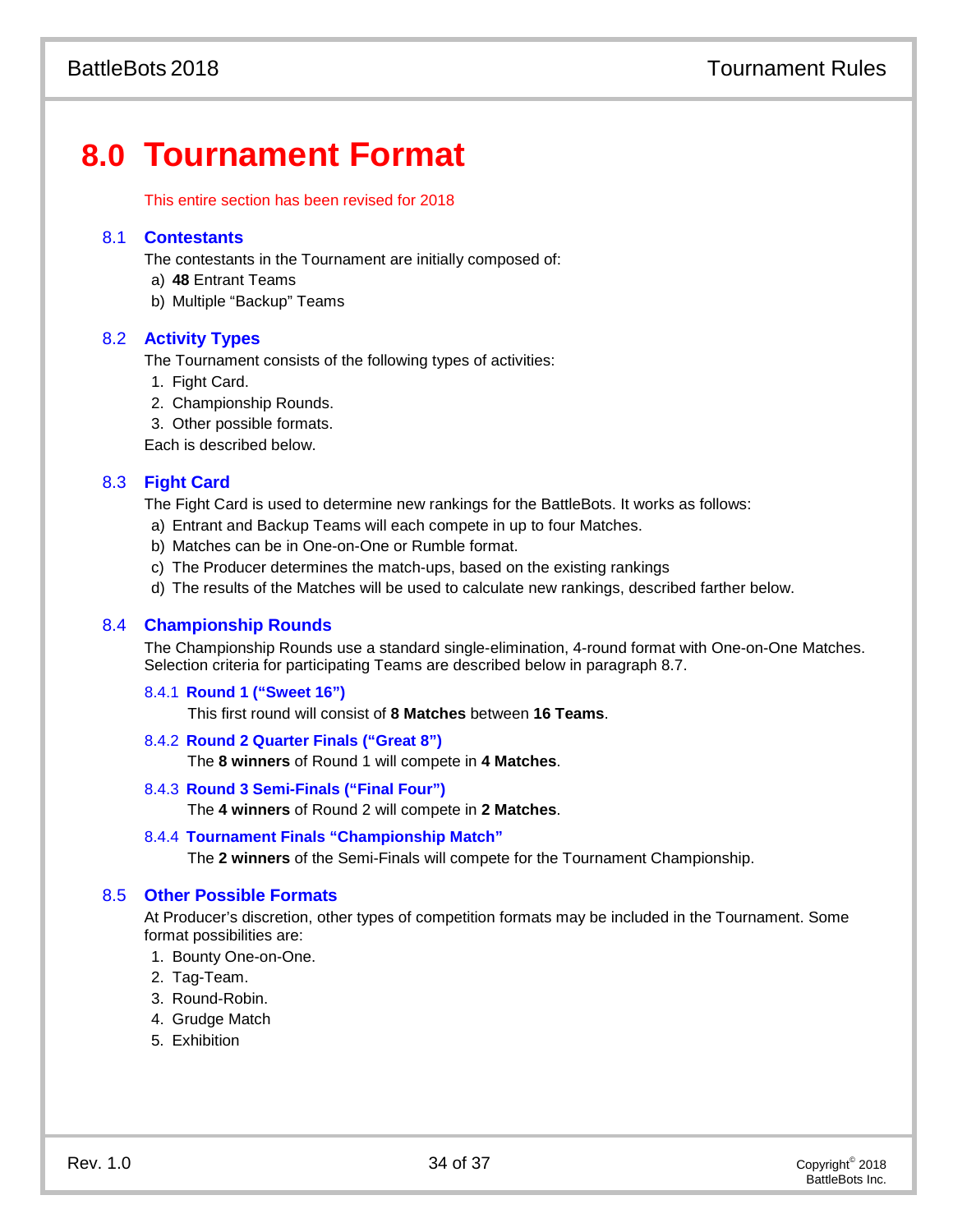# 8.6 **BattleBot New Rankings**

New rankings for each BattleBot at the Tournament will be computed based on performance in the Fight Card Matches.

# 8.6.1 **Ranking Factors**

Multiple factors are used to compute the new rankings. Some of these are:

- a. Average number of wins
- b. Average Knock-Outs
- c. Average time to Knock-Out
- d. Highest "Knock-Out Against" time
- e. Judge's scores

# 8.7 **Championship Rounds Selection**

The Producers will select the **16** Teams for the Championship Rounds.

# 8.7.1 **Selection Criteria**

The selection criteria include, but are not limited to:

- a. New Robot rankings
- b. Safety considerations
- c. Team/Robot History
- d. Robot design and capabilities
- e. Robot appearance and/or originality
- f. Robot functionality
- g. Entertainment value of the Robot
- h. Entertainment value of potential Matches

All decisions in regards to selections will be final and not subject to challenge or appeal.

# 8.8 **Championship Replacement Team Selection**

BattleBots Inc. reserves the right (but not the obligation) to select a Replacement Team for any Round of the Tournament in which there is not an equal number of Robots due to Forfeit or Disqualification. Selection will be based upon the criteria defined above in [8.7.1], but can also include other factors at the Producer's discretion.

Typically, BattleBots Inc. will choose a replacement Team from one of the Teams that lost in the immediately preceding round of the Tournament, but reserves the right to select from any of the Backup Teams. For example, if one of the semi-finalist (Final Four) Teams cannot compete, the replacement Team might be selected from a Team eliminated in the Quarter Finals.

# 8.9 **Prize Structure**

There are prizes for all BattleBots that compete in combat at the Tournament. In addition, there will be trophies awarded to Teams based on their BattleBot's design and operation.

# 8.9.1 **Tournament Prizes**

The Tournament shall award cash prizes as follows:

|                           | Win \$     | Lose \$    |
|---------------------------|------------|------------|
| <b>Exhibition Matches</b> | TBD        | <b>TBD</b> |
| <b>Fight Card Matches</b> | TBD        | <b>TBD</b> |
| Sweet 16                  | TBD        | <b>TBD</b> |
| <b>Quarter Finals</b>     | TBD        | TBD        |
| <b>Semi-Finals</b>        | <b>TBD</b> | TBD        |
| <b>Finals</b>             | TBD        | TBD        |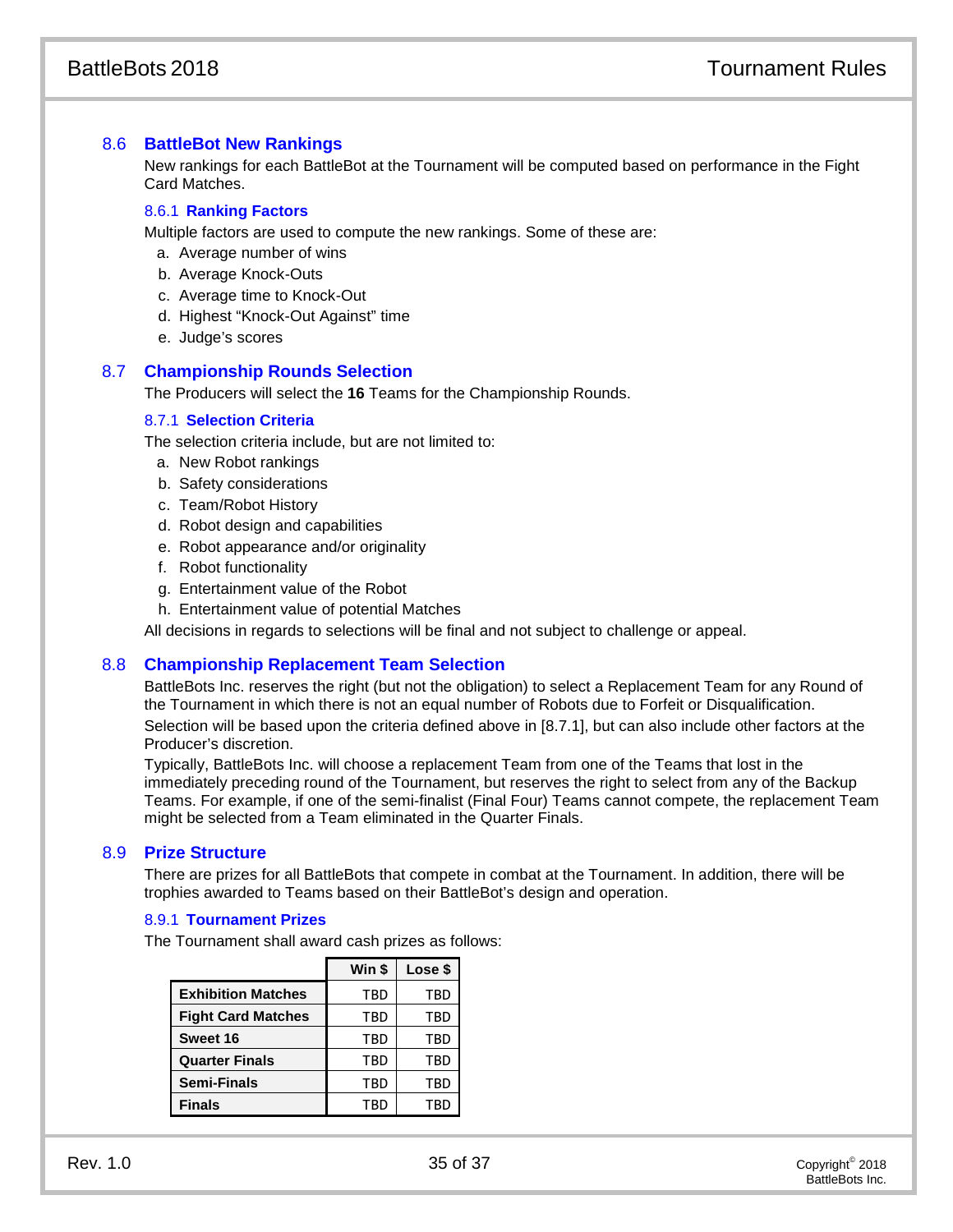In addition, the Tournament Championship winning Team will receive the **Giant Nut Trophy**.

Producer, BattleBots Inc. and Network reserve the right to make changes to the total prize pool amount and/or the prize pool allocation prior to the commencement of the Tournament.

# 8.9.2 **Design Awards**

A **Giant Bolt Trophy** will be awarded to certain artistic, innovative or otherwise exceptional BattleBots regardless of their performance in the Tournament.

The awards are designated and determined as follows:

#### **Most Destructive Robot**

The Judges as a group will decide this Award winner.

#### **Best Designer**

The winner for this award will be decided by a poll of all of the Entrant and Backup Teams. The Robot with the most votes wins. In case of a tie, BattleBots will make the tie-breaking vote.

# **Founder's Award**

This award will be decided by BattleBots Inc. Officials.

No Robot will be eligible for more than one Design Award.